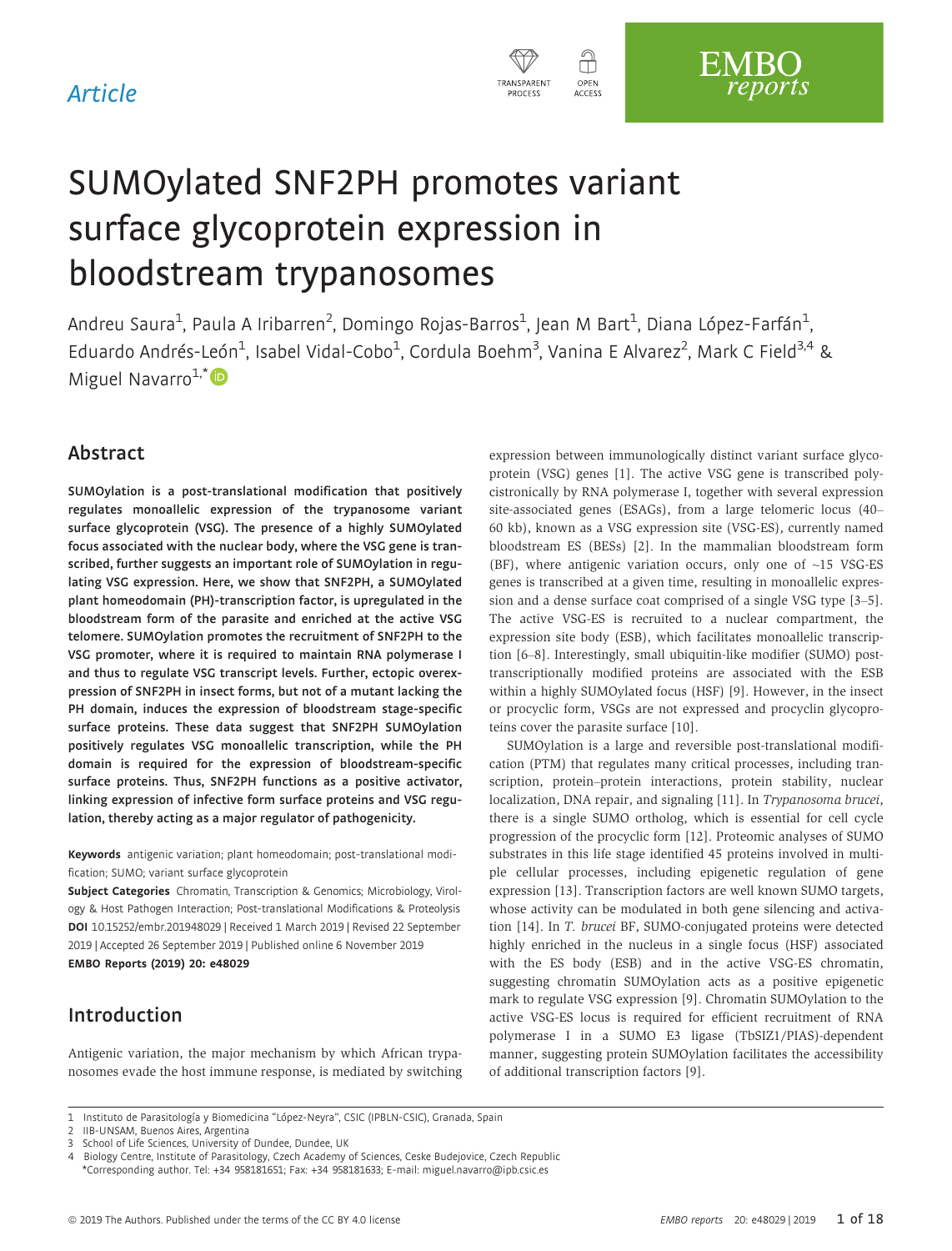Thus, we sought to identify major SUMO-conjugated proteins in the mammalian infective form and found a novel protein annotated as a transcription activator in the database (Tb927.3.2140). Structural conserved domain predictions suggest that Tb927.3.2140 is a member of the Snf2 (Sucrose Nonfermenting Protein 2) SF2 helicase-like superfamily 2 of chromatin remodelers [15–17] and also contains a plant homeodomain (PHD). Thus, we designate the protein SNF2PH.

Here, we show that SNF2PH is a developmentally regulated protein enriched at chromatin of the VSG-ES (BES) telomere, particularly at promoter regions when modified by SUMO. SNF2PH depletion leads to reduced VSG transcription and upregulation of developmental markers for the insect stage. ChIP-seq data suggest SNF2PH binds to selective regions in chromatin, in addition to the active VSG-ES, like developmentally regulated loci, rDNA, SL-RNA, and, interestingly, also to clusters of tRNA genes, which function as insulators for repressed and active chromatin domains in other eukaryotes. SNF2PH is strongly downregulated in quiescent (preadapted to host transition) trypanosomes generated in both pleomorphic (differentiation-competent) and monomorphic (by AMPKa1-activation) strains. Further, SNF2PH expression is negatively regulated in the insect procyclic form. Most importantly, overexpression of SNF2PH in the insect form triggers the expression of bloodstream stage-specific surface protein genes, suggesting a role as positive regulator of differentiation. Thus, SNF2PH links immune evasion with pathogenicity.

# Results

#### Trypanosome SNF2PH is SNF2\_N-related protein that contains an unusual plant homeodomain

SUMOylation is a hallmark of epigenetic VSG regulation at the level of chromatin and nuclear architecture [9]. The highly SUMOylated focus (HSF) detected by a specific mAb against TbSUMO in the nucleus of bloodstream form (BF) trypanosomes was recently associated with the nuclear body ESB [9], the site for VSG-ES monoallelic expression [6]. Recognition of HSF together with the detection of highly SUMOylated proteins at the active VSG-ES chromatin by ChIP analysis suggests that a number of SUMOylated proteins are mechanistically involved in regulation of VSG expression [9]. Therefore, identifying these proteins is a novel approach for the discovery of factors involved in VSG regulation. To identify abundant SUMOylated proteins, we performed a non-exhaustive proteomic analysis utilizing BF protein extracts from a cell line expressing an 8His-HAtagged SUMO (see Materials and Methods). LC-MS/MS analyses of His-HA-affinity-purified extracts robustly identified several proteins (see Appendix Table S1). Particularly, interesting was Tb927.3.2140 (length 948 aa), a protein annotated in the TriTrypDB database as a transcription activator, which contains a conserved SNF2 family Nterminal domain.

Comparative analyses of Tb927.3.2140 at CDART [18] and the NCBI CDD domain database identified three conserved domains: DEXHc\_Snf, e-value  $9.4e^{-74}$ , SF2\_C\_SNF, e-value  $8.0e^{-50}$ , PHD5\_NSD, e-value  $6.2e^{-14}$ . Structural CD predictions suggest than Tb927.3.2140 is a member of the Snf2 family (Sucrose Nonfermenting Protein 2) from the SF2 helicase-like superfamily 2 of chromatin remodelers [15–17], which regulate DNA accessibility to facilitate central cellular processes as transcription, DNA repair, DNA replication and cell differentiation [15,16]. Next, searching for Tb927.3.2140 homologues using DELTA-BLAST against UniProtKB/SwissProt database, identified a protein member of the SWI/SNF family, SMARCA1 (e-value,  $4e^{-157}$ ) (SWI/SNF-related matrix-associated actin-dependent regulator of chromatin subfamily A member 1) also known as the global transcription activator SNF2L1 (length, 1054 aa) (homonyms SWI; ISWI; SWI2; SNF2L; SNF2L1; SNF2LB; SNF2LT; hSNF2L; NURF140) all described to be involved in transcription for either gene activation or gene repression [16]. In addition to the SNF2 N domain, a conserved helicase C-terminal domain was also detected, known to function as a chaperon-like in the assembly of protein complexes. Interestingly, Tb927.3.2140 also contains a plant homeodomain (PHD) that is absent from other known trypanosome chromatin remodelers. The PHD is a conserved homeodomain involved in development [19] that binds H3 tails and reads unmodified H3 tails [20] as well as H3 trimethylated at Lys4 (H3K4me3) [21] or acetylated at Lys8 and Lys14 [22,23]. The PH domain is conserved in histone methyltransferases, including murine HMT3 and human NSD3 (Appendix Fig S1). Thus, we named this chromatin-remodeling factor trypanosome SNF2PH.

#### SNF2PH is developmentally regulated and associated with the ESB nuclear body

In order to investigate SNF2PH protein expression, we raised a monoclonal antibody (mAb) (11C10E4) against the recombinant protein expressed in bacteria. Western blot of total protein extracts and immunofluorescence (IF) showed that SNF2PH protein levels are developmentally regulated, with higher expression in the bloodstream compared to the insect form (Fig 1A and Appendix Fig S2). The specificity of mAb11C10E4 was demonstrated as SNF2PH levels in whole cell extracts were markedly reduced in RNAi cells (Fig 1B).

Subcellular localization of SNF2PH by 3D-deconvolution IF (3D-IF) microscopy with mAb11C10E4 showed a nuclear localization, with disperse distribution in the nucleoplasm, including puncta and enrichment at the nucleolar periphery (Fig 1C). To determine whether SNF2PH associates with the active VSG-ES locus, we used a GFP-lacI targeted VSG-promoter cell line [6]. We detected 38.8%  $(n = 55)$  colocalization (Pearson's correlation coefficient) with GFPtagged active VSG-ES using an anti-GFP rabbit antiserum and mAb11C10E4 anti-SNF2PH (Fig 1D). Statistical analysis showed even lower association in 2K1N cells (S-G2) (Fig EV1A), suggesting that SNF2PH association with the active VSG-ES locus occurs in a cell cycle-dependent manner.

To investigate the association with the HSF, we stained cells with anti-TbSUMO mAb [9] and anti-SNF2PH antiserum (Materials and Methods). 3D-IF showed colocalization between SNF2PH and HSF in 53.7% of the cells  $(n = 67)$ ) (Figs 1E and EV1B), likely due to the highly dynamic nature of protein SUMOylation. Similar colocalization in 53.49% of the cells was observed between SNF2PH and the ESB (Figs 1F and EV1C), indicated by extranucleolar pol I signal visualized with a YFP-tagged RPB5z (specific RNA pol I subunit 5z [24]) (Figs 1F and EV1C).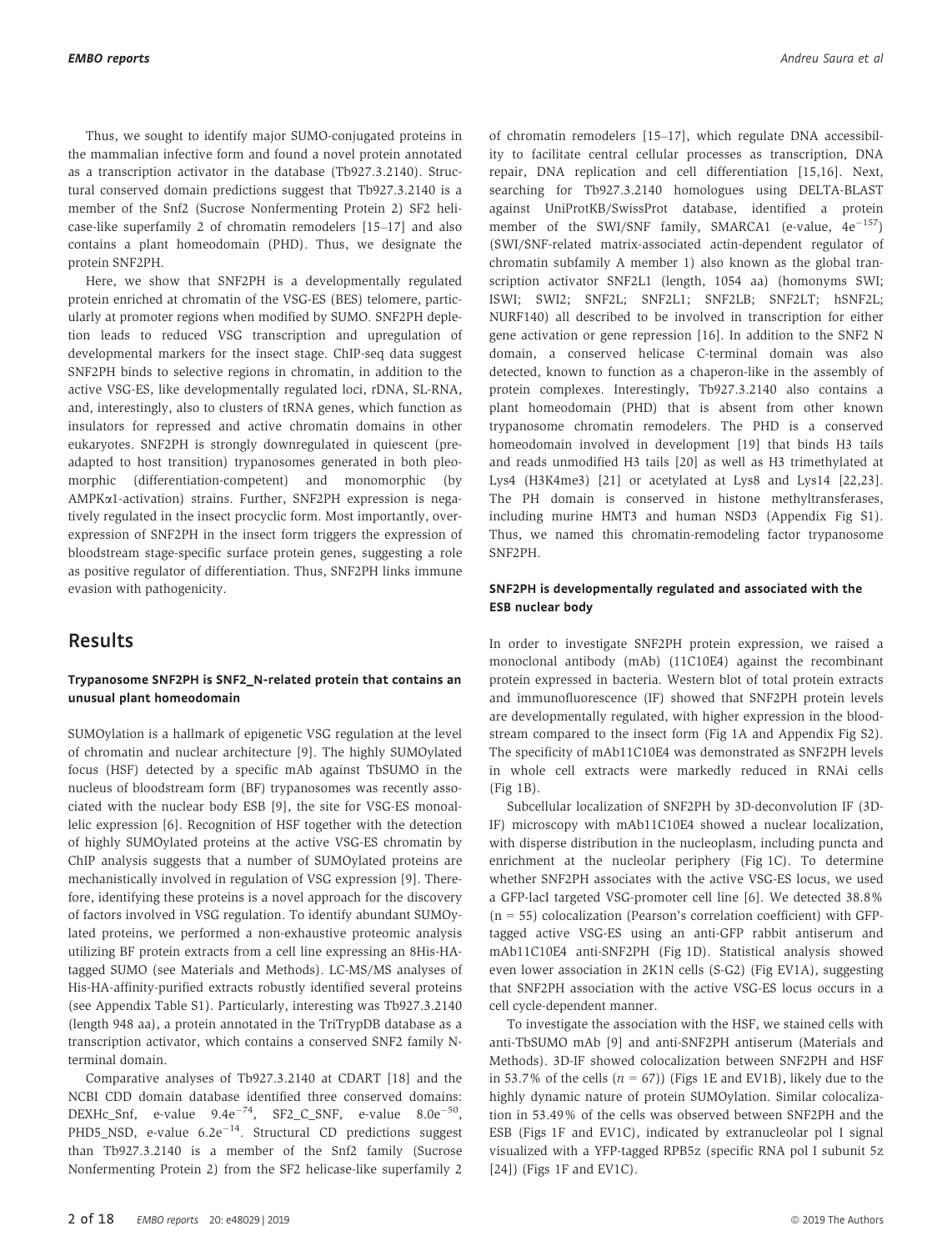

#### SNF2PH is SUMO conjugated

To investigate whether SNF2PH is a bona fide SUMO-modified protein, we carried out immunoprecipitation (IP) utilizing the anti-TbSUMO mAb [9] and anti-SNF2PH antiserum under denaturing conditions to capture only proteins with covalent SUMO modifications. IP suggested that SNF2PH is SUMOylated when analyzed by Western blotting using the anti-TbSUMO mAb on a SNF2PH immunoprecipitate (Fig 2A). The reciprocal experiment, using anti-SNF2PH antiserum on a TbSUMO immunoprecipitate reproducibly detected SNF2PH conjugated to TbSUMO (Fig 2B).

While IP demonstrates that SNF2PH is SUMOylated, it is unknown whether nuclear conjugation with SUMO is associated with dispersed nuclear foci or localization to a specific subnuclear site. We performed Proximity Ligation assays (PLA) (O-link Bioscience), an IF method where a signal is produced only if two proteins, or a protein and its PTM, are within 40 nm. After a first IF experiment using anti-SUMO mAb and the SNF2PH antiserum, secondary species-specific antibodies conjugated with oligonucleotides are hybridized to the two PLA probes to produce a DNA by rolling circle replication. As the PLA assay detected positive amplification this suggests that SNF2PH is SUMOylated in situ in both the

#### Figure 1. SNF2PH is a developmentally regulated protein associated with the expression site body (ESB) and highly SUMOylated focus (HSF).

- A SNF2PH is differentially expressed in T. brucei developmental stages. The mammalian infective form, bloodstream form (BF), and the insect form, procyclic form (PF).
- B Knockdown of SNF2PH by inducible RNA interference in bloodstream form leads to protein depletion after 24 h. (5  $\times$  10<sup>6</sup> cells/lane): parental, uninduced (dox<sup>-</sup>), and induced (dox<sup>+</sup>). Total cell extracts were analyzed by Western blotting using the anti-SNF2PH mAb.
- C SNF2PH is diffusely distributed in the nucleoplasm with certain enrichment in the nucleolus. Panels show DAPI and green channels after IF with the anti-SNF2PH mAb (11C10E4). Scale bar, 1 µm.
- D SNF2PH associates with the active VSG-ES. A cell line with a GFP-LacI tag in the active VSG-ES [6] was subjected to double 3D-IF using anti-SNF2PH mAb (red), anti-GFP rabbit antiserum (green) and DAPI staining. Maximum intensity projections of deconvolved slices containing the GFP signal are shown (arrowhead). (D') Inset shows a higher magnification of the nucleus including anti-SNFPH and anti-GFP fluorescence signals colocalization mask (white). Scale bar, 1 um.
- E Colocalization analysis of SNF2PH with the Highly SUMOylated focus (HSF). SNF2PH associates with the HSF (arrowhead) in bloodstream form nucleus. Indirect 3D-IF analyses were carried out using the rabbit anti-SNF2PH antiserum (red) and the anti-TbSUMO mAb 1C9H8 (green) [9]. Scale bar,  $1 \text{ nm}$
- F CSNF2PH partially colocalizes with YFP-tagged TbRPB5z in the ESB. A cell line expressing an N-terminal fusion of a Yellow Fluorescent Protein (YFG) with the RNA pol I-specific subunit RPB5z described previously [24] was used to analyze by double 3D-IF a possible association of SNF2PH with the ESB. The 3D-IF was performed using the anti-SNF2PH mAb (red) and rabbit anti-GFP antiserum (green) that recognizes the Yellow GFP variant. Deconvolved slices containing both SNF2PH and the extranucleolar ESB (arrowhead) are represented as maximum intensity projections. (F') Inset shows a higher magnification of the nucleus including anti-SNF2PH and anti-GFP fluorescence signals colocalization mask (white). Scale bar, 1 µm.

nucleolus and nuclear periphery in one  $(84.12\% \pm 0.25\%)$  or two puncta (15.88%  $\pm$  0.25%) (Appendix Fig S3).

The low signal of SNF2PH antibody in TbSUMO IP experiments is likely a consequence of the dynamic nature of SUMOylation, yielding a small population of SUMOylated SNF2PH form at any given time; similar behavior has been demonstrated for TbRPAI (RNA Polymerase I largest subunit) [9] and additional SUMO proteins in T. brucei [25]. To determine which domains of SNF2PH are SUMOylated, we used an E. coli strain expressing the complete T. brucei SUMOylation system [13]. We evaluated two different constructs encompassing the SNF2PH N-terminal or C-terminal domain (SNF2PH-N and SNF2PH-C, respectively), bearing a Flag tag. We co-expressed SNF2PH-N and SNF2PH-C in E. coli with TbSUMO (already exposing the diGly motif) and both activating enzyme subunits (TbE1a/TbE1b) plus the conjugating enzyme (TbE2). SNF2PHN appears as a single band migrating at the expected position when expressed alone in E. coli (Fig 2C, lane 1) or when co-expressed with a partially reconstituted system (lanes 2 and 3). However, when co-expressed with the complete SUMOylation system, additional slower-migrating bands can be detected (lane 4), suggesting that the N-terminal domain of SNF2PH can be SUMO conjugated. In contrast, the C-terminal domain is not a target of SUMOylation since it is only detected as a single protein band at the expected position of the unmodified protein (Fig 2D).

To confirm heterologous SUMOylation of SNF2PHN, we performed in vitro deconjugation reactions using the specific T. brucei SUMO isopeptidase TbSENP. As shown in Fig 2E, the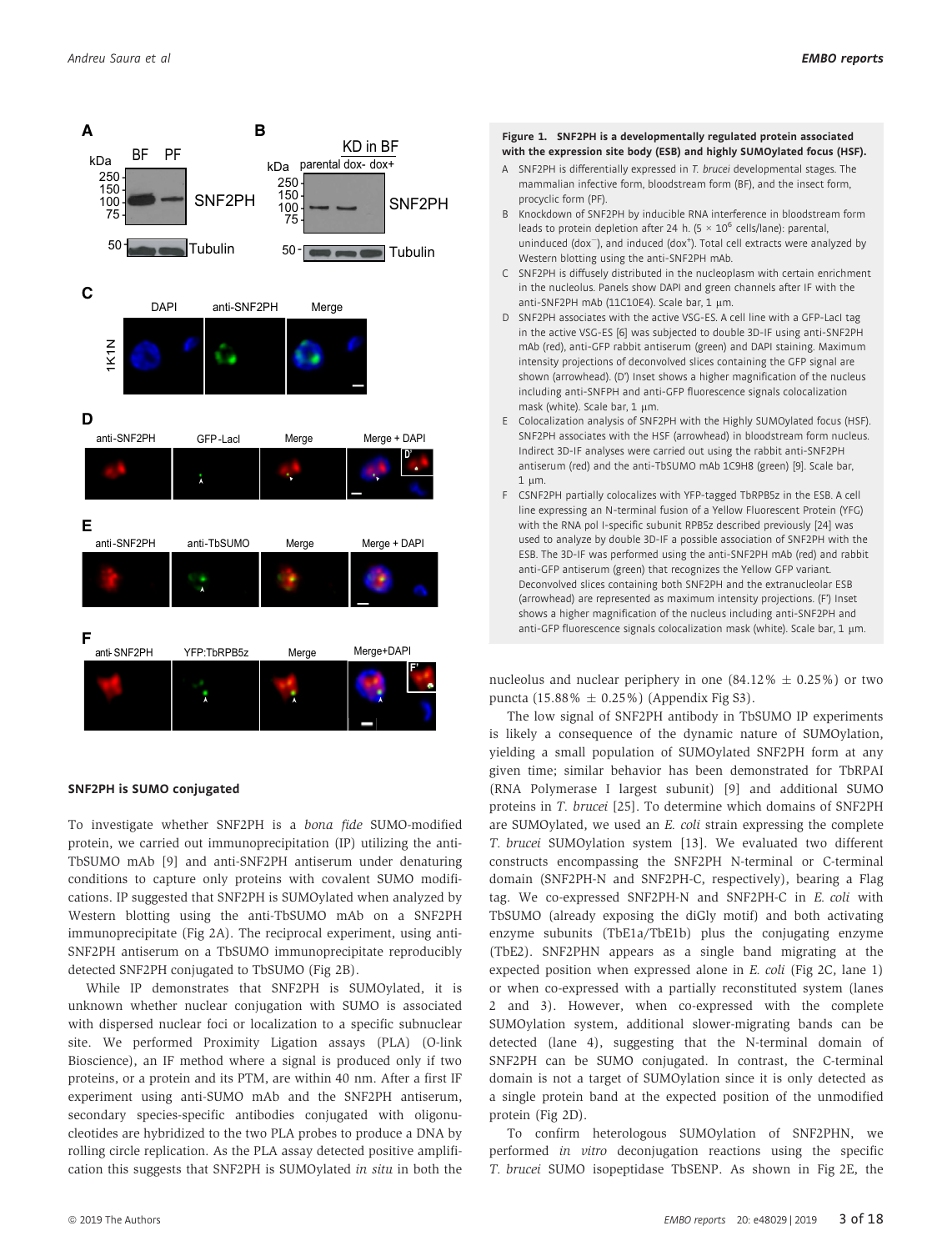

Figure 2. SNF2PH is SUMOylated in vivo in trypanosomes and in vitro using a SUMOylation heterologous system.

- A Immunoprecipitation (IP) of bloodstream SUMOylated proteins revealed that SNF2PH is SUMOylated. A nuclear fraction was lysed in urea-containing buffer, and proteins were immunoprecipitated with rabbit anti-SNF2PH antiserum or unspecific antiserum (prebleed) and probed with anti-TbSUMO mAb 1C9H8 (arrow). As a control, IP samples were reprobed with SNF2PH antiserum (below).
- B A reciprocal IP experiment was performed using anti-TbSUMO mAb and probed with SNF2PH antiserum. As a control, the blot was reprobed with anti-TbSUMO mAb (lower panel). Inp: Input, IP (0.5%).
- C Anti-Flag Western blot analysis of SNF2PHN performed on soluble cell extracts from induced cultures of E. coli transformed with pET28-SNF2PHN-3xFlag alone (lane 1), or in the background of an incomplete (lane 2, pACYCDuet-1-TbE1a-TbE1b; lane 3, pCDFDuet-1-TbSUMO-TbE2) or a complete (lane 4, pCDFDuet-1-TbSUMO-TbE2 plus pACYCDuet-1-TbE1a-TbE1b) SUMOylation system.
- D Similar samples as described in (C) were analyzed for SNF2PHC.
- E Cell lysates of E. coli heterologously expressing SNF2PH and the complete T. brucei SUMOylation system were incubated at 28°C in the absence (-) or presence (+) of recombinant TbSENP. The deconjugation activity of TbSENP was specifically inhibited by the addition of 20 mM NEM. Reaction mixtures were analyzed by Western blot using anti-Flag monoclonal antibodies.
- F Western blot analysis of SUMOylated SNF2PHN pattern performed on soluble cell extracts from a complete bacterial SUMOylation system using a wild type version of SUMO (lane 1) or a Lys-deficient version of SUMO (TbSUMO K9R) unable to form chains (lane 2).

additional slowly migrating bands observed when SNF2PHN was co-expressed with the T. brucei SUMOylation bacterial system (lane 1) completely disappear upon treatment of cell lysates with TbSENP (lane 2), and the deconjugation ability of TbSENP was specifically inhibited by addition of 20 mM NEM (lane 3). To investigate the nature of SUMOylation of SNF2PHN, we compared the patterns obtained in the bacterial system when replacing wild-type SUMO with a variant unable to form SUMO chains (Fig 2F). In the latter case, a doublet near the 55 kDa marker can be detected, suggesting that there are at least two major sites for SUMOylation in the SNF2PH N-terminus.

#### SNF2PH is highly enriched at active VSG-ES promoter chromatin

To investigate SNF2PH occupancy at VSG-ES loci, we performed chromatin IP (ChIP) using anti-SNF2PH antiserum in a promotertagged cell line. To overcome the problem of highly homologous sequences at the promoter region among the 15 telomeric VSG-ESs, we developed a tagged cell line (Dual-reporter Renilla Active Luciferase Inactive or DRALI) (loci of interest schematic in Fig 3A). The reporter genes in the DRALI cell line allowed us to determine SNF2PH occupancy at the region downstream of the promoter in either active or inactive VSG-ESs. First, we analyzed occupancy of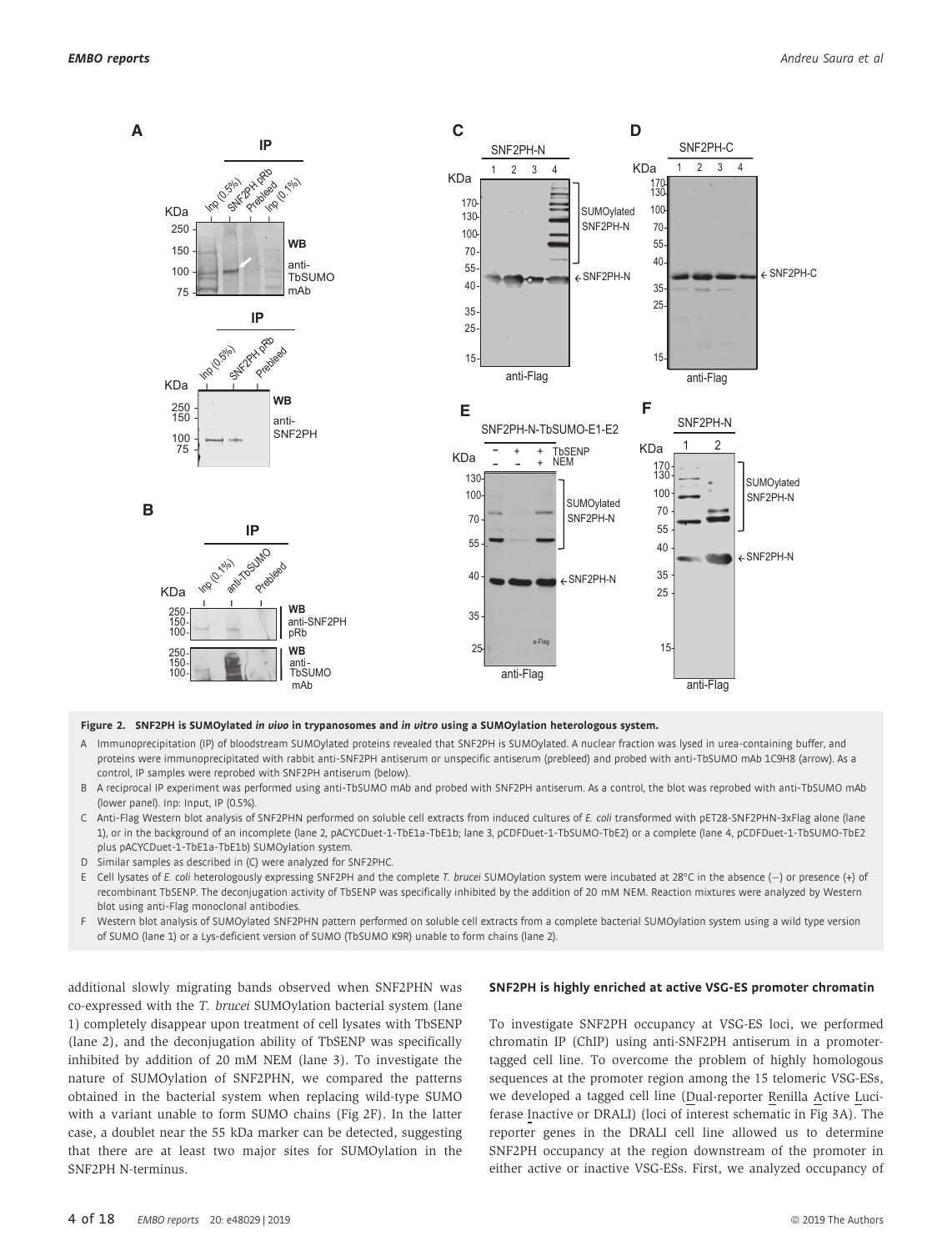SNF2PH by ChIP and quantitative PCR (qPCR), which detect significant SNF2PH enrichment at the RLuc gene downstream of the active VSG-ES promoter ( $P < 0.001$ ) as well as at the active VSG221 gene located in the telomere of BES1 ( $P < 0.01$ ). However, *FLuc* located downstream of an inactive VSG-ES promoter (Fig 3A) was not significantly detected (Fig 3B). SNF2PH enrichment was also not



Figure 3.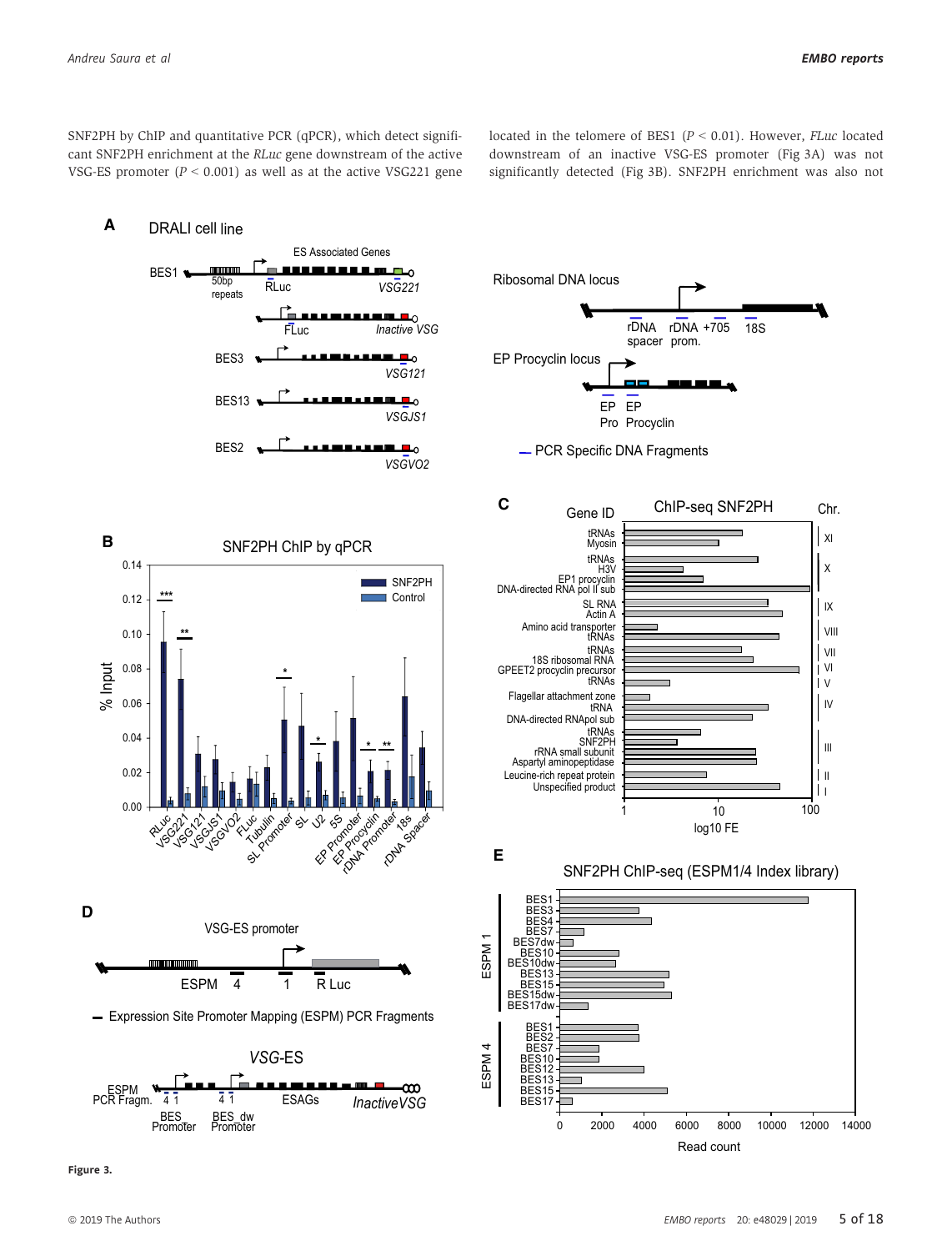◀

- Figure 3. SNF2PH is highly enriched upstream of the active VSG-ES chromatin while is detected to a lesser extent in silent promoters.<br>A Schematic representation of loci of interest in DRALI, the dual-reporter cell line (no of the Active VSG221-ES (BES1) promoter and firefly Luciferase gene (FLuc) downstream of an Inactive VSG-ES (DRALI). Few other inactive VSGs known to be telomeric in this strain are also represented (VSG121 (BES3), VSGJS1 (BES13), and VSGVO2 (BES2)). Schematic representations for other chromosomal loci (ribosomal DNA and procyclin locus) are shown. Color code: gray (reporters), green (active VSG-ES), red (Inactive VSG-ESs), blue (procyclin locus). Arrow (promoters).
- B Chromatin at the active VSG-ES is enriched for SNF2PH. Chromatin immunoprecipitation (ChIP) analysis by quantitative PCR of reporter sequences inserted downstream of the VSG-ES promoters indicates SNF2PH is highly enriched at the active VSG-ES (RLuc) (BES1) compared to an inactive VSG-ES promoter (FLuc) (\*\*\*P < 0.001). SNF2PH enrichment on the active telomeric VSG221 (BES1) compared to inactive VSGs (VSG121 (BES3), VSGJS1 (BES13), and VSGVO2 (BES2)) was also significant (\*P < 0.05–\*\*P < 0.01). SNF2PH occupancy was detected at the splice leader promoter (SL promoter, pol II-transcribed) and EP procyclin (P < 0.05), as well as the rDNA promoter (P < 0.01) (Student's t-test) \*P < 0.05 \*\*P < 0.01, \*\*\*P < 0.001). ChIP analyses are shown as the average of at least three independent experiments with standard error of the mean (SEM). Data are represented as percent of input immunoprecipitated (% input).
- C Distribution of SNF2PH across the genome. ChIP-seq analysis using the SNF2PH antiserum and T. b. brucei 427 genomic library (v4) excluding the telomeres. Histogram illustrates peak enrichment of representative genes expressed as log<sub>10</sub> fold enrichment (FE). This global analysis confirmed previous ChIP data locating SNF2PH on developmentally regulated genes (EP and GPEET), RNA pol I driven rDNA (ribRNAs) and the SL cluster of small RNAs that are trans-spliced in every mRNA. Interestingly, beside those essential genes for cell growth, SNF2PH occupies few other coding genes; noteworthy is H3V protein recently linked to the regulation of VSG monoallelic expression [28]. In addition, SNF2PH was consistently enriched at tRNA gene clusters in 7 chromosomes. Due to highly homologous sequences among ESAGs, all ES-related sequences as ESAGs genes, VSG basic copies located in chromosomal internal positions were excluded of this graph since we cannot rule out whether the ChIP-seq reads came from the active VSG-ES (all sequences are included in Dataset EV1).
- D Schema of VSG-promoter region indicating the location of ESPM PCR fragments amplified (upper panel). Detailed schema of the promoter region showing both upstream and downstream (dw) BES from the tandem repeated promoters ESPM 1 and 4 (lower panel).
- E Chromatin at the core promoter of the active VSG-ES is highly enriched in SNF2PH. ChIP-seq data using SNF2PH antiserum reveal a higher number of reads corresponding to the sequence polymorphism of the BES1 at the PCR fragment 1, (ESPM1) mapping at the VSG-ES promoter (Fig 3D) described before in [9]. dw, downstream promoter.

detected at VSG genes known to be located at silent telomeric ES position in this strain [2], such as VSG121 (VSG in BES3), VSGVO2 (BES2) and VSGJS (BES13) (Fig 3B). Altogether, the active VSG221 gene immunoprecipitated more efficiently than all inactive VSG telomeric loci analyzed, suggesting SNF2PH associates preferentially with the active ES telomere. Additionally, SNF2PH was detected at other RNA pol I-transcribed loci, including rDNA and EP procyclin promoters. Occupancy of SNF2PH at the two promoters of the surface glycoprotein genes characteristic of mammalian and insect forms (VSG-ES and EP) implicates SNF2PH in regulation of developmental gene expression. Enrichment was also detected for the splice leader (SL) promoter  $(P < 0.05)$  and coding regions. However, SNF2PH was most enriched at the active VSG-ES chromatin compared with EP and rDNA promoters.

In eukaryotes, chromatin remodelers are detected at RNA pol II promoters and play important roles in their activity [26,27]. We investigated the presence of SNF2PH in chromatin across the genome, aside from the multiallelic VSG-ESs, to identify additional genes targeted by this protein. We compared quantitative enrichment profiles with ChIP-seq peak distribution and considered 0-mismatch error to avoid bias in polymorphic sequences within repetitive chromosomal loci, leading to defined peaks (q value  $<$  0.05, Dataset EV1; Fig 3C). As demonstrated by quantitative ChIP, the site of enrichment corresponded to developmentally regulated loci EP and GPEET2 procyclin, and 18S ribosomal DNA and SL-RNA-related sequences. Interestingly, SNF2PH localizes at H3.V, a histone variant recently associated with VSG monoallelic expression [28] and its own coding sequence. SNF2PH was also significantly enriched at a substantial number of tRNAs gene arrays located in chromosomes XI, X, VIII, VII, V, IV, and III (Fig 3C); interestingly, tRNA clusters are known to function as a chromatin insulators in eukaryotes from yeast to human, reviewed in Ref. [29].

Figure 3B shows that SNF2PH is enriched at the active VSG-ES (BES1) locus by ChIP qPCR analysis using unique sequences like the Rluc reporter inserted downstream of the promoter and the

VSG221 gene at the telomeric end. However, we wished to investigate in detail a possible SNF2PH occupancy at the area adjacent to the promoter; nevertheless, highly homologues sequences shared among most of the VSG-ESs (BES1 to BES17 in ref. [2]) prevented this analysis using a simple ChIP-seq alignment. We have previously reported polymorphisms in the sequence at particular regions located at the core promoter and upstream the promoter region, referred to as ES promoter PCR fragments 1 and 4 (ESPM1 and ESPM4) (schematically represented in Fig 3D) [9]. These minor polymorphisms in the sequences allowed us to differentiate among different BES promoter regions. In particular, PCR fragment ESPM 4 and 1 yielded 14 different sequences when genomic DNA was used as template (Appendix Fig S5A in [9]) providing considerable covering of most of the BESs [2]. ChIP-seq data were generated from the immunoprecipitated chromatin with the anti-SNF2PH serum, which was then PCR amplified with ESPM1 and 4 PCR primers, and the products were deep-sequenced (see Materials and Methods). Reads were aligned to BES promoter sequences, and an index file was built by combining the sequences from the ESPM1 and 4 together in a single lane with the sequences from the corresponding BESs (BES1, 2, 3, 4, 7, 7dw, 10, 10dw, 12, 13, 15, 15dw, 17, 17dw described previously [2]). Next, using Bowtie software, the alignments of the reads were assigned to the BES promoter index file, and the number of reads aligning to each BES is shown in Fig 3D. These data showed that SNF2PH is enriched at the active BES1, at the ESPM1, which corresponds to the core promoter of the active BES1 (VSG-ES221). SNF2PH was detected to a lesser extent at other BES promoters, suggesting that SNF2PH is controlling inactive promoters as well (Fig 3D). Interestingly, the most prominent increase of read counts was found at the ESPM1 fragment region, where the actual ES promoter is located, suggesting SN2PH is associated with the active core ES promoter rather than the upstream promoter region (Dataset EV1). Together, these data indicate that SNF2PH is located at several BES promoters; however, it is most enriched at the active VSG-ES promoter (ESPM1 of the BES1) (Fig 3E).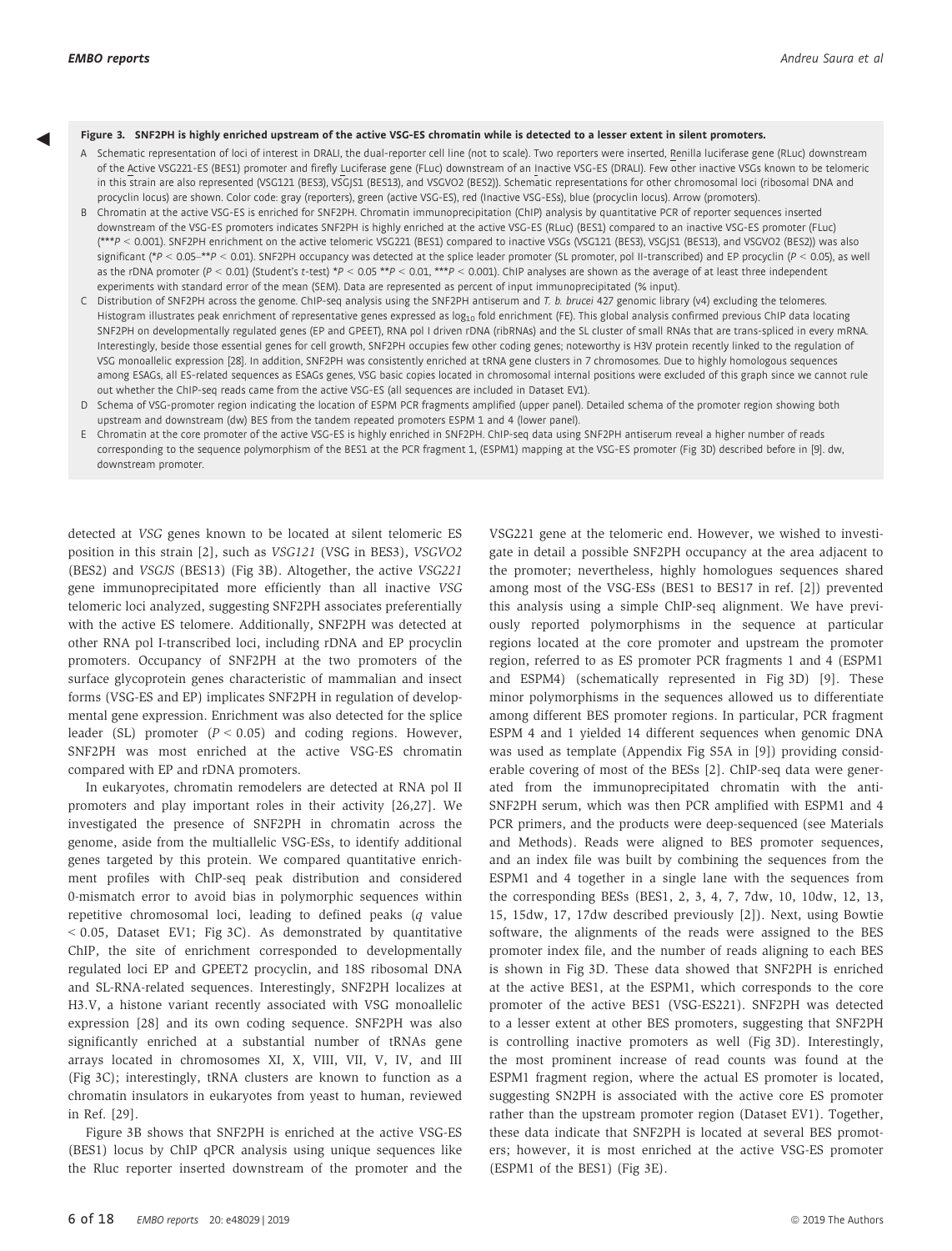#### SUMOylation functions to recruit SNF2PH at the active VSG-ES

SUMOylated chromatin-associated proteins are enriched upstream of the promoter region in T. brucei [9]. We assessed the importance of SUMOylation on SNF2PH targeting by mutating lysine residue 2 to alanine (K2A). K2 was selected as it was predicted as a modification site (SUMO V2.0 Webserver [\(http://sumosp.biocuckoo.org/\)](http://sumosp.biocuckoo.org/) and is contained within the N-terminal region modified by the in bacteria SUMOylation system (Fig 2). SNF2PH K2A was expressed with an HA tag from the endogenous locus (Fig EV2). We performed ChIP qPCR analysis using anti-HA rabbit antiserum after 48-h expression of HA-SNF2PH K2A, using the parental cell line as a control (Fig 4A). Expression of HA-tagged SNF2PH showed similar occupancy to SNF2PH, but by contrast the HA-SNF2PH K2A mutant was reduced in the active VSG221 telomeric locus (BES1) up to 4.6 fold compared to inactive VSG genes, VSG121, VSGJS1, VSGVO2



#### Figure 4. Expression of a SUMO-deficient mutant reduces SNF2PH occupancy at the active VSG-ES.

- A ChIP analysis of mutant HA-SNF2PH K2A shows a reduction in the active telomeric VSG221 gene occupancy compare to the WT HA-SNF2PH. ChIP experiments were carried out using the anti-HA antibody and chromatin isolated from 3 independent clones expressing HA-SNF2PH K2A compared with a cell line expressing WT HA-SNF2PH. The mean of the ChIP analyses from three clones is represented as fold enrichment. A non-tagged cell line (Single Marker) was included as a negative HA control. Histogram shows the mean from three independent clones expressing the K2A mutant, and error bars represent means  $\pm$  standard error of the mean (SEM).
- B Reads per locus relative to input (%). ChIP analysis using anti-HA antibody in HA-SNF2PH and HA-SNF2PH K2A cell lines aligned with the ESPM1/4 index library containing the sequences from all the BES amplicons. ChIP analysis of the HA-SNF2PH versus the mutant HA-SNF2PH K2A generated ChIP libraries. Control 1; C1, PromSSR7 3U; Switch Strand Region promoter, Chr.7.
- C In situ detection of SUMOylated SNF2PH using a Proximity Ligation Assay (PLA) is reduced in mutant SNF2PH K2A. Percentage of nuclei showing positive amplification signal in PLA assay analyzed as described before [9]. Histogram comparing the % PLA positive cells is represented separately for two independent clones overexpressing the HA-SNF2PH K2A mutant. Trypanosome transgenic cell lines usually vary considerably in protein expression level and kinetic, leading to a considerable degree of variability. Notwithstanding, both cell lines showed a decrease in PLA-positive nuclei upon expression of SNF2PH K2A. WT HA-SNF2PH c1 PLApositive 73.98% (n = 246 total cells) versus HA-SNF2PH K2A Clone 2.2, positive PLA 11.47% (n = 514). WT HA-SNF2PH c2 PLA-positive cells 64.43% (n = 298) versus HA-SNF2PH K2A Clone 2.8 PLA-positive cells 41.39% (n = 387).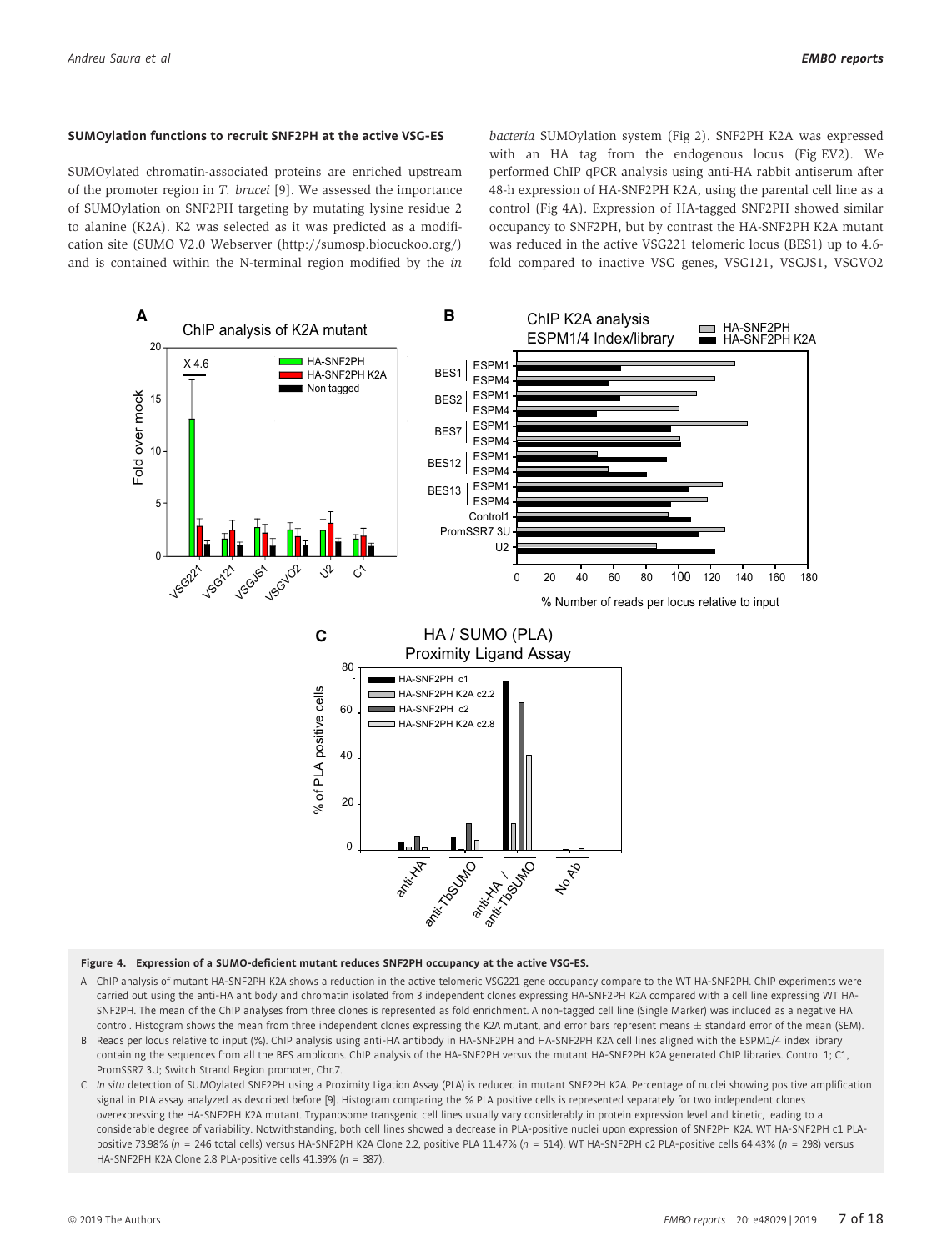(located at the telomeric end of the BES3, BES13, and BES2, respectively [2]).

In order to determine whether K2A mutation also affects to SNF2PH occupancy at the promoter region, we constructed a ChIPseq index library including all the BES sequences from PCR regions ESPM1 and 4 (Fig 3D) and map the reads PCR amplified from DNA immunoprecipitated using anti-HA antibodies and chromatin from cell lines expressing HA-SNF2PH and HA-SNF2PH K2A (Fig 4B). As controls we used gene Control 1, a promoter in chromosome 7, SSR7 (Strand Switch Region, SSR) (sequence defined by the prom SSR7 3U primers in Appendix Table S4) a RNA pol III (U2) were included after input normalization (Fig 4B and Dataset EV2). Sequence alignments using Bowtie1 and 0 mismatch error yielded a number of reads aligned in BES ESPM1/4 libraries at the active promoter in BES1 and BES2 (highly sequence homologue) that were reduced for the cell line expressing the mutant K2A, to approximately ~0.5-fold. Conversely, at inactive promoters of BES the number of reads was increased (BES12) or no significantly changed (BES7 and BES13). This result is consistent with mutation K2A reduced protein SUMOylation, which decreases the occupancy of SNF2PH in the active promoter chromatin (Fig 4B).

We also assessed the effect of the K2A mutation on SUMO conjugation by PLA. The PLA signal for 3HA-SNF2PH (69.20%  $\pm$  4.77) was considerably greater than for the HA-SNF2PH K2A mutant  $(26.49\% \pm 15.02, n = 2)$ , suggesting that K2 is required for efficient SUMOylation in situ (Fig 4C). We conclude that SNF2PH is mainly located at the active VSG-ES and that this specifically requires SUMO modification.

#### SNF2PH is a transcriptional activator that regulates VSG expression

To obtain direct evidence for function, we knocked down SNF2PH and analyzed the effect using the DRALI cell line. Western blot demonstrated depletion of the protein after 24 h RNAi (Fig 1B and Appendix Fig S4A) and a reduction to proliferation was also observed suggesting SNF2PH is essential for normal fitness (Appendix Fig S4B). RT–qPCR analysis after 48 h RNAi indicated significantly reduced levels of *RLuc* and *VSG221* mRNAs ( $P < 0.05$ ), without changes to RNA pol II- or pol III-transcribed control loci C1 and U2, respectively. No reduction was detected in mature or prespliced rDNA + 780 RNAs (Fig 5A), suggesting SNF2PH depletion decreases VSG expression specifically. Next, we analyzed TbRPAI (pol I largest subunit) occupancy in VSG-ES chromatin in cells depleted of SNF2PH by ChIP using anti-TbRPAI (Fig 5B). Upon SNF2PH depletion, we detected lower levels of TbRPAI recruitment to the active VSG-ES (BES1) including the active VSG221 telomeric locus ( $P < 0.05$ ). This also detected for the *RLuc* gene inserted downstream of the active promoter (2.94-fold). A lower decrease at the rDNA promoter and ribosomal 18S locus was not significant. Hence, SNF2PH is specifically involved in recruitment of the RNA polymerase to the active VSG-ES, suggesting SNF2PH is required for active VSG-ES transcription.

While a reduction of the reporter at the active VSG-ES promoter was detected upon RNAi in three independent clones, we found that Fluc activity from inactive VSG-ES promoters was clone dependent (Appendix Fig S4C). Relative expression of FLuc transcripts correlates with the FLuc expression level (Appendix Fig S4D). We performed RNA-seq analysis on paired groups of individual clones (Appendix Fig S4E and Dataset EV3), which showed variability in the VSG that is derepressed. Some, like VSG427-15 (BES10) and VSG-14 (BES8), but not all were upregulated, while the active BES1 telomeric VSG221 gene was consistently downregulated, suggesting that where SNF2PH was depleted, random derepression of inactive VSG-ES promoters occurred. Thus, SNF2PH depletion induced derepression of a cluster of silent BES but not all, similar to recently reported for H3V-H4V KO [28]. As the PH domain is known to bind Histone 3 tails, the H3V KO [28] and SNF2PH depletion phenotypes may be related.

Next, we asked whether VSG protein expression was also reduced in SNF2PH depleted cells. VSG221 protein levels in three independent SNF2PH RNAi clones (Fig 5C) were significantly decreased  $(P < 0.05)$  (Fig 5D). Decreased VSG221 at the cell surface was also detected after SNF2PH RNAi by fluorescence-activated cell sorting (FACS) (Fig 5E). These results indicate that SNF2PH functions as positive transcription factor for VSG expression.

To identify factors associated with SNF2PH, we ectopically expressed triple-HA-tagged SNF2PH followed by affinity purification and LC-MSMS (Appendix Table S2 and Table EV1). Among the identified proteins, we found mRNA splicing factor TbPRP9 and nucleosome assembly protein, AGC kinase 1 (AEK1), a kinase essential for the bloodstream form stage [30] and a TP-dependent RNA helicase SUB2, (Tb927.10.540). Importantly, several previously identified VSG transcription factors, including Spt16 included in FACT complex (Facilitates Chromosome Transcription) [31], the

- Figure 5. SNF2PH depletion results in a reduction of active VSG expression.<br>A Reduced VSG-ES transcripts upon SNF2PH 48 h RNAi. Quantitative RT-qPCR analysis indicates 43% reduction of VSG221 mRNA, validated by RLuc repor  $(*P < 0.05)$ . No significant changes in ribosomal RNA transcripts were detected (18s and rDNA + 780).
- B Reduced RNA pol I occupancy in the active VSG-ES upon SNF2PH depletion. TbRPAI analysis was carried out in 48 h RNAi-induced cell lines and the parental cell line (DRALI). Statistical analysis shows a significant reduction of TbRPAI occupancy levels between parental and SNF2PH-depleted cells at the active VSG-ES (\*P < 0.05). Data from three independent clones with standard error of the mean (SEM) are represented as fold over non-specific antiserum. NS; nonsignificant.
- C Quantitative Western blots of VSG221 expression in three independent SNF2PH RNAi clones using IR fluorescence. Anti-VSG221 and tubulin antibodies were incubated with the same blot and developed using goat anti-rabbit IgG 800 and anti-mouse IgG 700 Dylight (Thermo Fisher). A standard curve based on tubulinnormalized anti-VSG221 signal intensity was generated using different concentrations of parental cell extracts ( $R^2$ =0.99).
- D Quantitation of VSG221 expression relative to the parental cell line. Relative VSG221 protein levels appear to be reduced compared with the parental cell line  $(*P < 0.05)$
- E FACS analysis of VSG221 expressing cells shows a decreased active VSG221 population upon SNF2PH depletion (continuous red line) performed on DRALI cell line. Control: DRALI cell line population expressing VSG221. SNF2PH-dox<sup>+</sup>: induced SNF2PH-depleted cells. SNF2PH-dox<sup>--</sup>: uninduced SNF2PH-depleted cells. Secondary Ab: population incubated with secondary antibodies as a negative control.

Data information: All data are reported as the mean  $\pm$  SEM for biological replicates (n = 3). \*P < 0.05 using two-tailed Student's t-test for paired observations.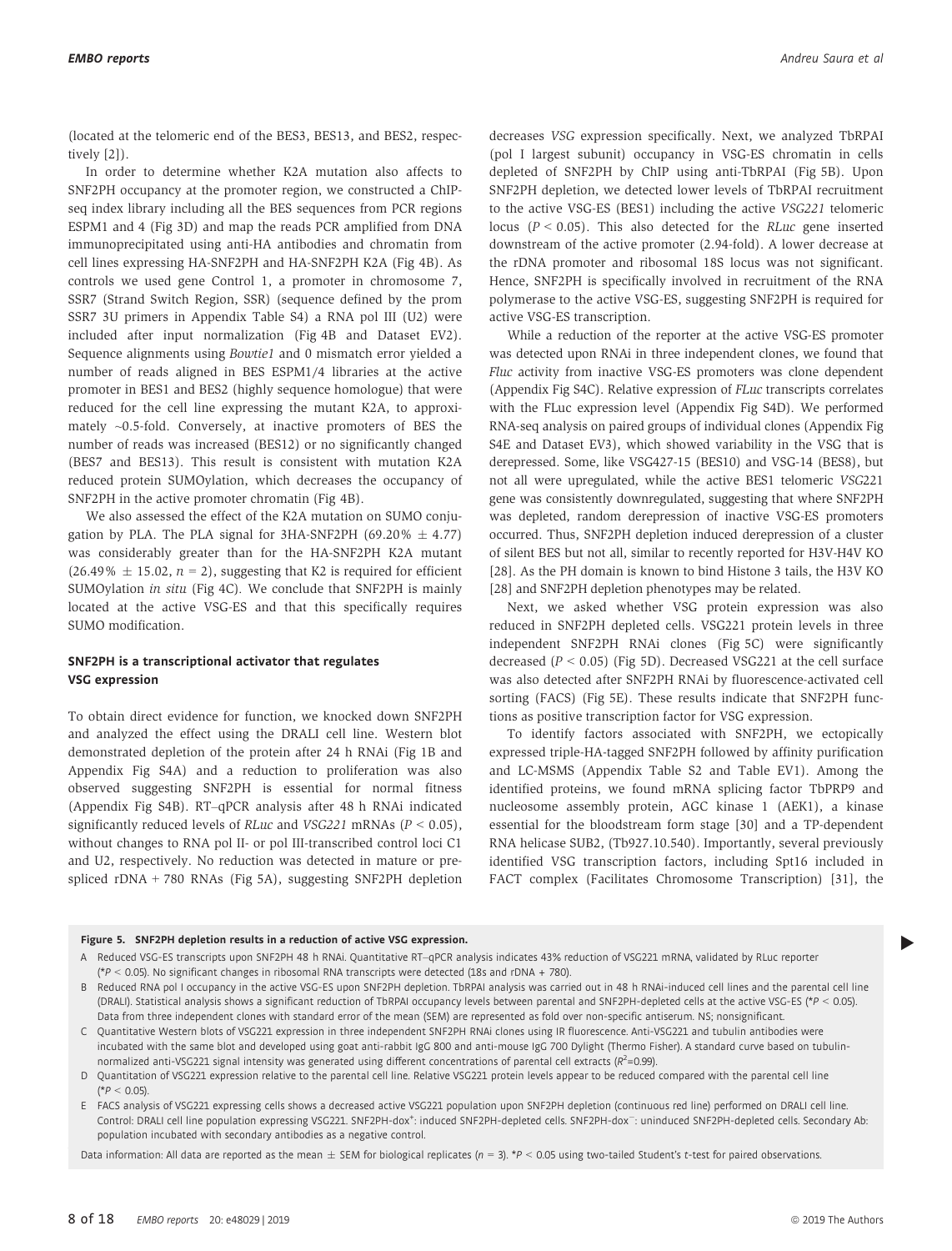



#### Figure 5.

proliferative cell nuclear antigen (PCNA) and a subunit from the Class I transcription factor A [32] were also identified (Appendix Table S2). Furthermore, RNA pol I subunit RPA135 and the RNA pol II RPB1 were also found to co-purify with SNF2PH suggesting possibly a transient interaction with RNA polymerases subunits, as previously described for yeast SNF2. Together, these data suggest that SNF2PH occupies a central position in VSG transcription regulation and links to RNA pol II transcription.

### SNF2PH is required for the maintenance of the bloodstream stage expression profile

The above results suggest that SNF2PH regulates VSG expression however also interacts with a RNA pol II subunit and RNA binding proteins suggesting SNF2PH may regulates the expression of additional genes. In addition, SNF2PH protein levels in the bloodstream form are decreased in the insect form suggesting a possible function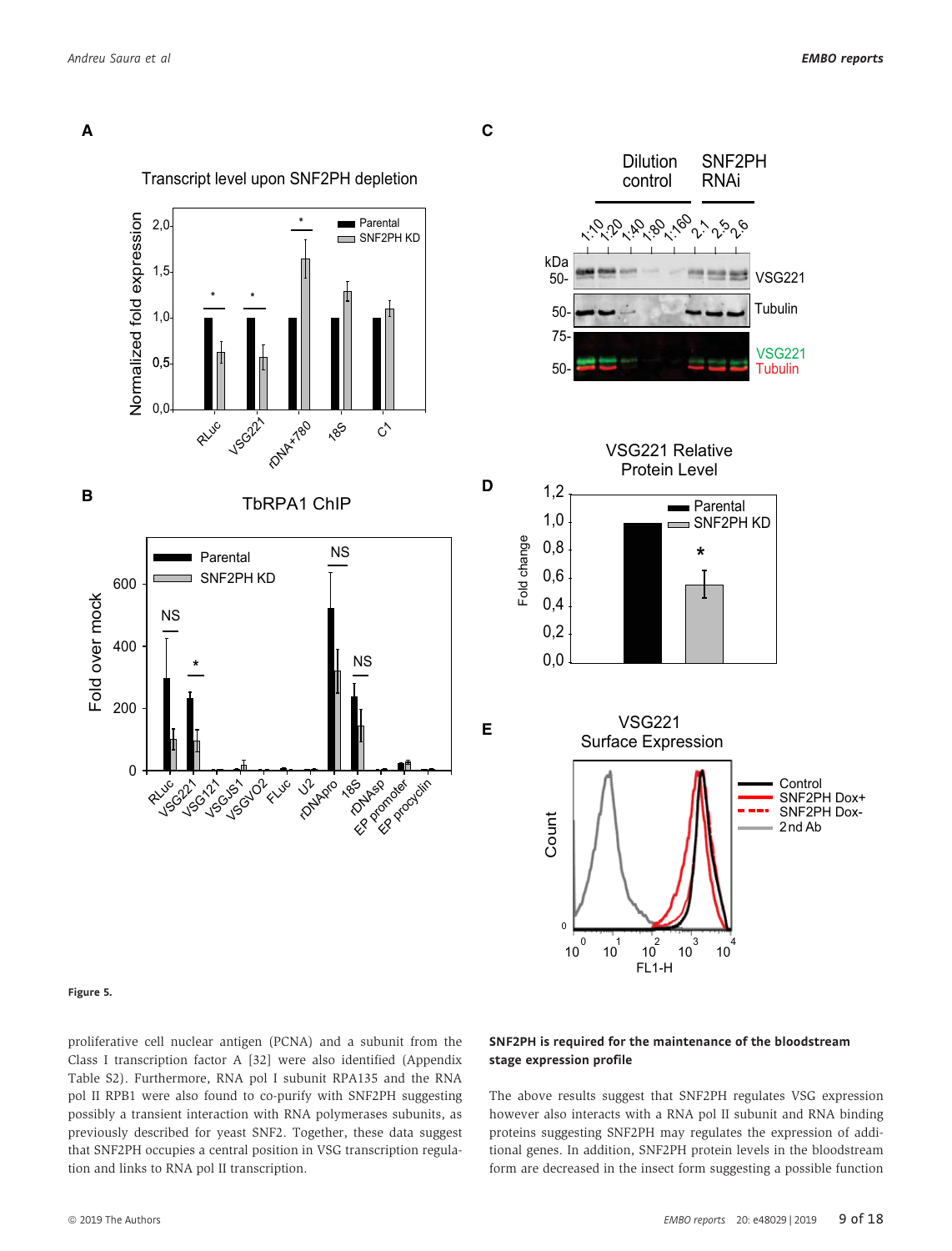in development. To investigate that possibility, we knocked down SNF2PH in bloodstream trypanosomes. Transcript levels for EP procyclin  $(P < 0.01)$ , PAD1 and PAD2 (Protein Associated with Differentiation 1 and 2) were significantly upregulated  $(P < 0.05)$ , whereas MyoB levels decreased  $(P < 0.01)$  (Fig 6A). Relative mRNA levels of ribosomal 18S and C1 were unchanged. An increase in EP procyclin and PAD1/2 transcription followed by a reduction in MyoB, similar to the transcript profile of the stumpy form, a transition to the insect stage [33,34].

Furthermore, we investigated whether SNF2PH depletion influences EP procyclin replacement dynamics during in vitro differentiation from the BF to the PF. We triggered differentiation with 3 mM cis-aconitate (Fig 6B). Under these conditions, SNF2PH-depleted cells expressed higher procyclin transcripts at 4 h of induction, whereas VSG221 mRNA levels were reduced compared to the parental cell line. Surface protein analyses of EP procyclin and VSG221 in SNF2PH-depleted cells by IF, found a ~2-fold faster replacement of VSG by EP procyclin (Fig EV3).

To investigate additional genes regulated by SNF2PH, we carried out RNA-seq upon knockdown in the bloodstream form (Fig 6C). Eighteen representative differentially expressed genes (DEG) with a false discovery rate (FDR) < 0.05 were found out of 8673 genes from two experimental replicates and 221 transcripts with a  $P < 0.05$  (Dataset EV4). Among them, clear upregulation of genes related to the procyclic form, including procyclin genes (EP1-2, GPEET2), followed by procyclin-associated genes (PAG1, 4 and 5) and expression site-associated genes (ESAG2 and 8), some of them consistent with previous analysis in procyclic forms [33] (Appendix Table S3). We also found upregulation of protein associated with differentiation 1, 2 (PAD1 and PAD2), zing finger family ZC3H18, and the receptor-type adenylate cyclase GRESAG4-related transcripts. Conversely, genes with normally higher expression in bloodstream form were downregulated,

including the alternative oxidase and glucose transporter THT-2 (Dataset EV4).

Given that SNF2PH expression is clearly reduced in the procyclic stage (Fig 1A), we sought to investigate the gain-of-function phenotype induced by ectopic expression of SNF2PH in the procyclic form. Interestingly, we detected an increase in silent telomeric VSG121, VSGBn2, and VSGJS1 transcripts from two independent clones in the procyclic form where no VSG is normally expressed (Fig 6D).

To determine possible changes to global gene expression induced by SNF2PH overexpression, we used RNA-seq and compared the overexpressor and parental procyclic cell line (Fig 6E). We found increased expression of ESAG3 from several BES, ranging from 2.5 to 5.2- log FC, while the promoter adjacent transferrin-binding protein ESAG6/7 increased 1.7 to 3.2- log FC (Fig 6E and Dataset EV5). Of the total mapped reads, 55.08% were linked to telomeric bloodstream ESs (BESs), including BES1 (BES40 ~5.2- log FC), BES4 (BES28/98 ~4.5- log FC), BES2 (BES129/126 ~3.8- log FC), and BES13 (BES56/153/51/4 ~2.6- log FC) (Fig 6E and Dataset EV5). Importantly, no expression of VSG basic copies genes, located within internal chromosomal arrays, was detected, ruling out global chromatin deregulation. These results show that, in procyclic forms where no VSG is expressed, overexpression of SNF2PH induced upregulation of telomeric VSG-ES (BES) transcripts, suggesting that SNF2PH functions as a central regulator of the BES. Thus, in BF, where SNF2PH is highly expressed, this chromatin remodeler likely functions to promote and maintain the expression of VSG-ES (BES).

Next, we analyzed the relevance of the SNF2PH plant homeodomain and overexpressed a truncated form of SNF2PH lacking the PH domain (SNF2ΔPH) (Fig 6F). RNA-seq analysis detected 737 genes (FDR  $\leq$  0.05 and  $P \leq$  0.01, out of 7,918 genes) differentially expressed after overexpression of SNF2DPH versus 118 genes

- Figure 6. SNF2PH is required for maintaining infective form surface protein expression.<br>A Depletion of SNF2PH (48 h) in the bloodstream form results in an increase of procyclin and proteins associated with differentiation PAD1, and PAD2 mRNAs are upregulated when SNF2PH is depleted. Results are the average from three independent clones and data normalized with U2 mRNA. Error bars represent means  $\pm$  SEM. (\*P < 0.05, \*\*P < 0.01) using two-tailed Student's t-test for paired observations.
- B SNF2PH KD cells differentiate to procyclics more efficiently. The procyclin transcript is increased in SNF2PH KD-depleted cells during in vitro differentiation compared with parental cell line. Parental and SNF2PH-depleted cells were treated with 3 mM cis-aconitate and temperature shift for 4 hours. Quantitative RT–PCR data from two independent clones were normalized against C1 (RNA pol II-transcribed) as a housekeeping gene. Error bars represent means  $\pm$  standard deviation (SD).
- C Scatter plot for differentially expressed genes (DEG) from RNA-seq analysis upon SNF2PH depletion (FDR < 0.05). Non-DEG: Non-differentially expressed genes. Up: upregulated genes. Down: downregulated genes.
- D Ectopic expression of SNF2PH in procyclic form upregulates telomeric VSG mRNAs. Histogram showing the relative expression of mRNA measured by qRT–PCR of VSG genes located in different telomeric VSG-ESs (BES) genes after 48 h of induction of SNF2PH overexpression in procyclic form. This analysis included mRNAs from telomeric VSG genes (BF stage-specific) not expressed normally in the insect procyclic form, including the VSG121 (BES3), VSGJS1 (BES13) VSGBR2 (BES15), and VSGVO2 (BES2). Data from two independent clones and parental controls are represented as normalized fold expression relative to C1 (RNA pol II transcribed) as a housekeeping gene. Error bars represent means  $\pm$  SD from technical replicates for each independent clone.

E Ectopic expression of SNF2PH in procyclic induces expression of bloodstream form surface proteins. Scatter plot for differentially expressed genes (DEG) in RNA-seq analysis shows upregulation of telomeric BESs. A significant increase of BES-associated genes (ESAGs) linked to telomeric BESs was detected after full-length SNF2PH overexpression in the procyclic form. Data from at least two experimental replicates are represented as log<sub>2</sub> fold change (FC) for genes with FDR < 0.05 and P < 0.001 after correction with the uninduced procyclic cell line. Relative mRNA levels of procyclic cells after 48 h of SNF2PH overexpression increase telomeric BESs, including VSG221-ES (BES1; TAR40), VSG121-ES (BES3; TAR15), VSGJS1-ES (BES13; TAR56), and VSGVO2-ES (BES2; TAR129), VSGR2-ES ES (BES15; TAR126), see (2) for detailed BES and TAR nomenclature (Dataset EV5). Ectopic expression of SNF2PH full-length also induced invariant surface glycoprotein 65 (ISG65) genes (Dataset EV5). Data from two independent clones and parental controls are represented as normalized fold expression relative to C1 (RNA pol II transcribed) as a housekeeping gene.

F Expression of bloodstream form surface proteins requires SNF2PH plant homeodomain. EP procyclins and other insect stage-specific markers (FDR < 0.05, P < 0.001) are expressed in the SNF2PH mutant form lacking of the plant homeodomain (SNF2DPH). No BF surface proteins like VSG-ES (BES related or ESAGs) neither invariant surface glycoproteins (ISG65) genes were induced under ectopic expression of the SNF2 $\Delta$ PH mutant.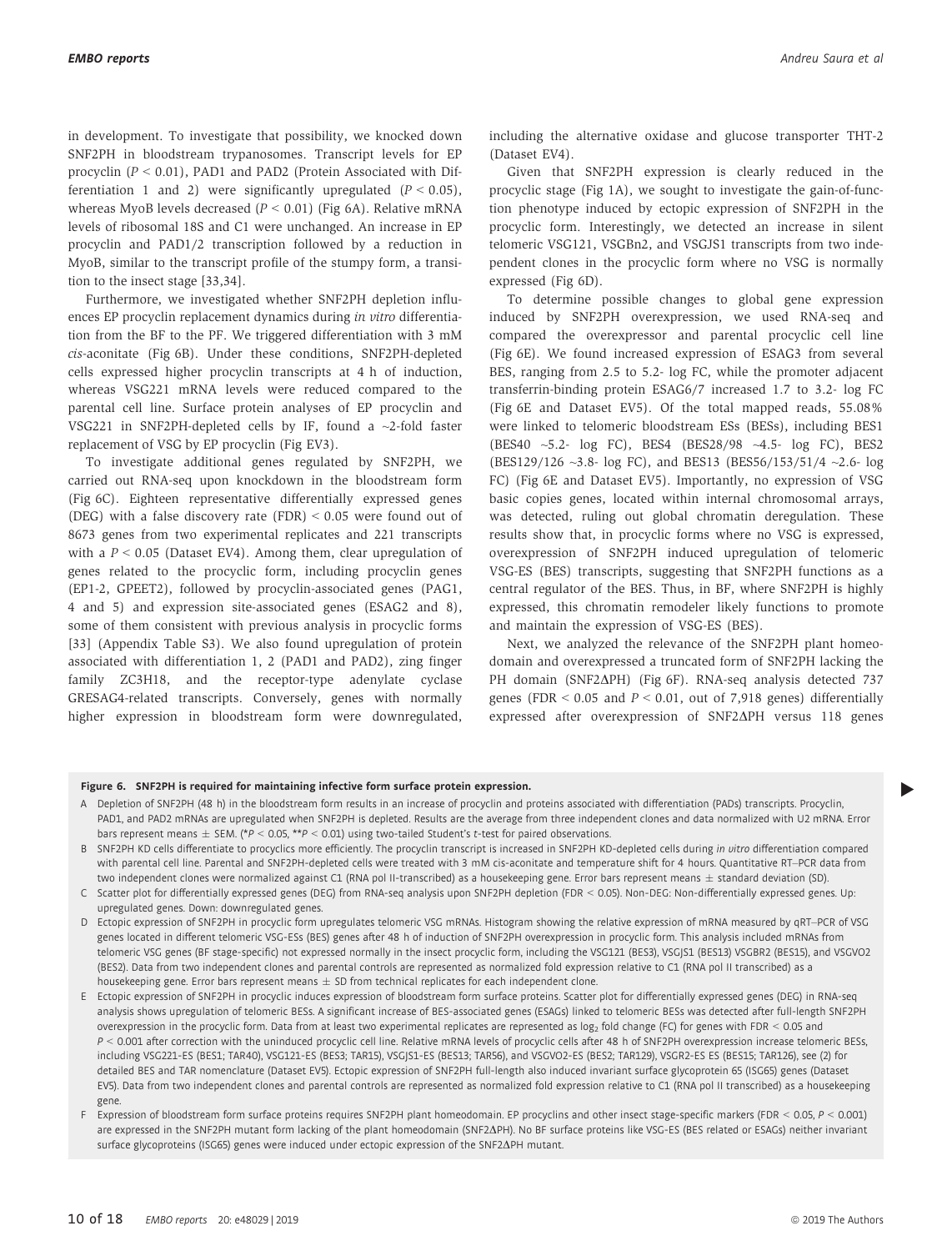

#### Figure 6.

(FDR  $<$  0.05 and  $P <$  0.001, out of 8,451 genes) for SNF2PH full length, illustrated in Fig EV3C and D. Most significantly, induction of BES-related genes did not occur in cells overexpressing the

 $SNF2\Delta PH$  mutant lacking the PH domain (Fig 6F), suggesting that the PH domain is required to provide SNF2PH specificity to bind and recognizes VSG-ES (BES) chromatin (Fig 6F and Dataset EV5).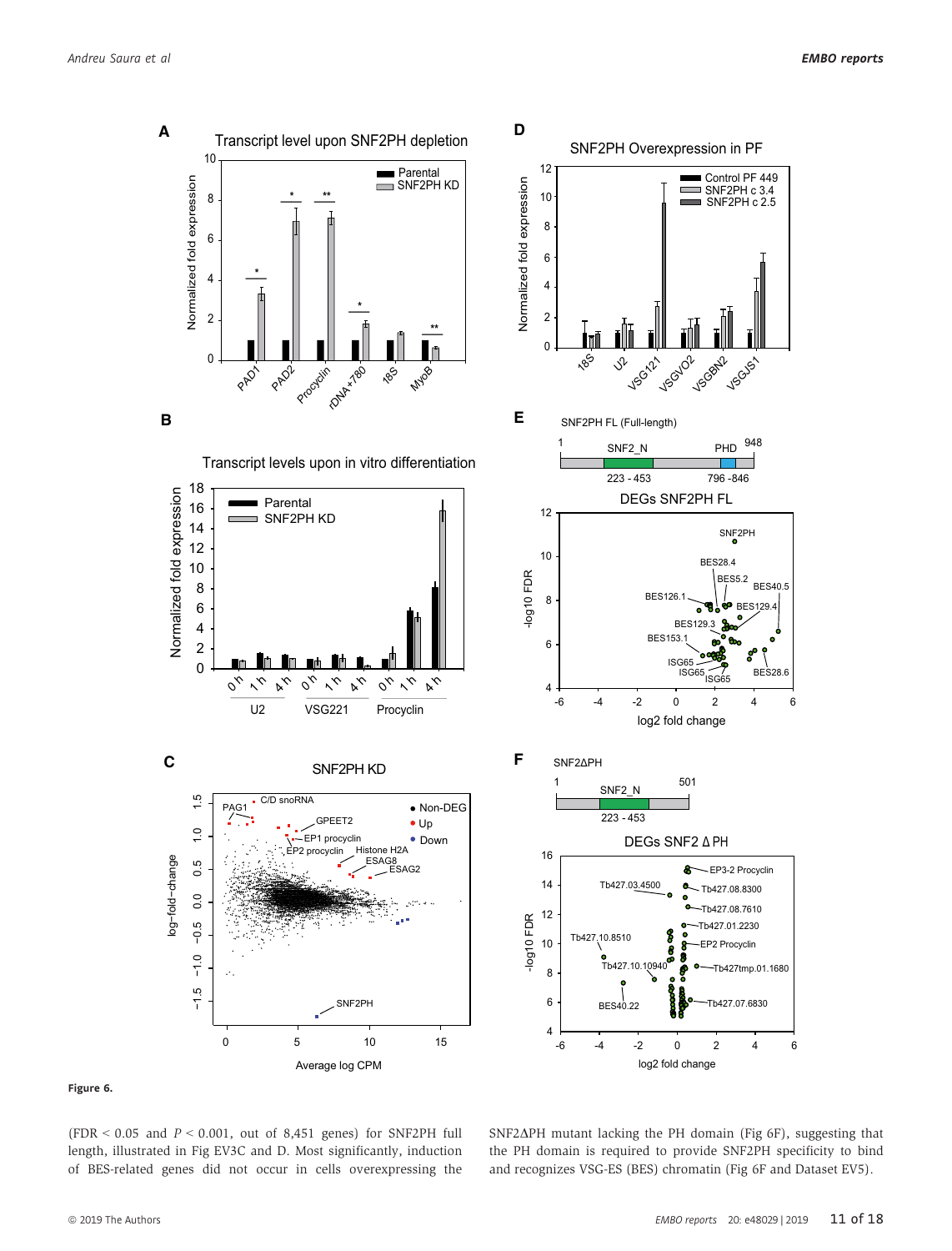Significantly, beyond impacts to BES expression, invariant surface glycoprotein ISG65 genes, transcribed exclusively in the bloodstream form, were also significantly increased up to 6-fold in procyclics ectopically expressing SNF2PH compared to the parental procyclic cell line (Fig 6E). Importantly, ISG gene transcripts were not detected in cell lines expressing SNF2DPH (Dataset EV5). We do not know whether ISG65 is expressed at the surface of these cells, but consider it unlikely as we previously demonstrated that ectopically expressed ISGs are rapidly degraded in insect stage cells [35], as well as with ectopic expressed mRNA VSG. As VSG is transcribed by the RNA pol I and ISG65 by RNA pol II, this suggests that SNF2PH acts beyond the telomeric BES, and may act as a global transcriptional activator of surface protein genes irrespective of the RNA polymerase involved.

These results suggest that the PH domain is essential to direct SNF2PH to specific bloodstream form surface proteins genes, promoting transcriptional activation. In metazoans, transcription factors containing homeodomains determine cell fates during development, and this is the chromatin-binding domain necessary to regulate downstream target genes. Our results provide an important contribution of the plant homeodomain in recognition epigenetic chromatin patterns to regulate gene expression in trypanosomes, an early-branching eukaryote.

#### SNF2PH is downregulated in quiescent stumpy forms

The stumpy form of pleomorphic trypanosomes is pre-adapted to the metabolism required by the procyclic form for survival within the insect vector. Given upregulation of stumpy form markers in SNF2PH knockdown cells, we examined SNF2PH dynamics during the stumpy to procyclic form transition. Recent evidences suggest that the AMP-dependent kinase, AMPKa1, is a key regulator of the development of quiescence in bloodstream form trypanosomes [42] reviewed in [43]. Upon AMPKa1 activation, stumpy-like differentiation was induced in a monomorphic cell line. Quantitative Western blots and RT–qPCR analyses of monomorphic cells treated with an AMP analog showed a significant decreased in SNF2PH proteins levels and transcripts (Appendix Fig S5A). Reduction of SNF2PH protein levels in stumpy-like cells obtained after AMPKa1 activation by AMP suggests AMPK pathway negatively regulates SNF2PH expression.

We also assessed the transcriptional profile in stumpy-like forms induced by AMP treatment and compared with SNF2PH knockdown. qRT–qPCR confirmed a transcriptional profile characteristic of the stumpy form in untreated SNF2PH knockdown versus AMP treated cells, in which relative mRNA levels for SNF2PH transcripts were downregulated  $(P < 0.01$ ; Appendix Fig S5B). Interestingly, stumpy form-like transcriptome changes were more prominent in cells treated with 5'-AMP and depleted for SNF2PH compared with 5'-AMP alone and 5'-AMP untreated knockdown cells.

An important question, however, is whether SNF2PH downregulation occurs naturally during in vivo differentiation of a wild-type pleomorphic strain. Bloodstream pleomorphic trypanosomes undergo differentiation from the proliferative to the quiescent stumpy form throughout mice infection. SNF2PH protein levels analysis in the pleomorphic AnTAT 90.13 strain decreased at 4- 5 days postinfection (Appendix Fig S5C), whereas AMPKa1 was fully activated as previously described [42]. Taken altogether, these data suggest that SNF2PH is negatively regulated during transition to stumpy form and mechanistically linked to AMPKa1 activation by an undefined mechanism.

## **Discussion**

Antigenic variation in African trypanosomes is mediated by complex regulatory mechanisms that secure monoallelic expression of a single VSG, the fundamental basis of immune evasion. The transcriptional state of VSG genes is maintained through several generations and is the product of epigenetic mechanisms and post-translational modifications (PTM) that mark the active VSG genes. Several PTMs are associated with silencing the inactive VSG-ESs [3], but SUMOylation is the only known modification associated with the active VSG-ES [9]. A concentration of SUMOylated proteins [9] is located adjacent to the expression site body where VSG gene transcription occurs. Additionally, several chromatin-associated SUMO-modified proteins are enriched at the active VSG-ES, and chromatin SUMOylation is also required for efficient RPAI recruitment [9].

Epigenetic factors are likely regulators of VSG transcription; silencing of TbISWI, HDACs, and additional chromatin remodelers such as ASF1, CAF1, and FACT, consistently results in similar phenotypes, i.e., the derepression of normally silent VSG-ES subtelomeric regions (reviewed in [4]). By contrast, pharmacological inhibition of bromodomain chromatin remodelers leads to the upregulation of both silent and basic copy VSG genes, suggesting a role in maintaining global chromatin organization, rather than specific action at the active ES [36]. Further, post-translational histone modifications are associated with the repression of silent VSG-ESs (see [37] for a review). Interestingly, proteins regulating nuclear architecture also alter monoallelic VSG expression, including the lamina proteins NUP-1 [38] and cohesin, where silencing leads to a ~10-fold increase in VSG switch frequency [24]. Deletion of histone variants H3.V and H4.V highly increases VSG switch frequency via homologous recombination, and the telomeric VSG-ES loci are confined to distinct compartments within the nucleus [28]. Altogether, these data support a model where epigenetically marked VSG-ES chromatin occupies a unique subnuclear compartment, facilitating monoallelic expression [6].

The product of Tb927.3.2140 is a SUMO-conjugated protein unregulated in the bloodstream form. Tb927.3.2140 possesses domains homologous with the SWI/SNF family of chromatin remodelers, e.g., SMARCA1, also known as the global transcription activator SNF2L1, and SNF2 helicase domains. Thus, we named the gene product SNF2PH. The SNF2 family N-terminal domain participates in many processes [16], while the chromatin SWI/SNF remodeler superfamily regulates either specific or global gene expression. SNF2PH also contains helicase domains homologous to transcriptional activators HsSMCA5 and MsSMCA1 of the ISWI subfamily (Appendix Fig S1). Interestingly, SNF2PH contains a homeodomain that interacts directly with histone tails to regulate development, the plant homeodomain (PHD), which is present in histone methyltransferases, such as MmHMT3 and HsNSD3 (Appendix Fig S1). The H. sapiens chromatin remodeler CHD4 based NuRD also contains a PHD [39] and was shown to act in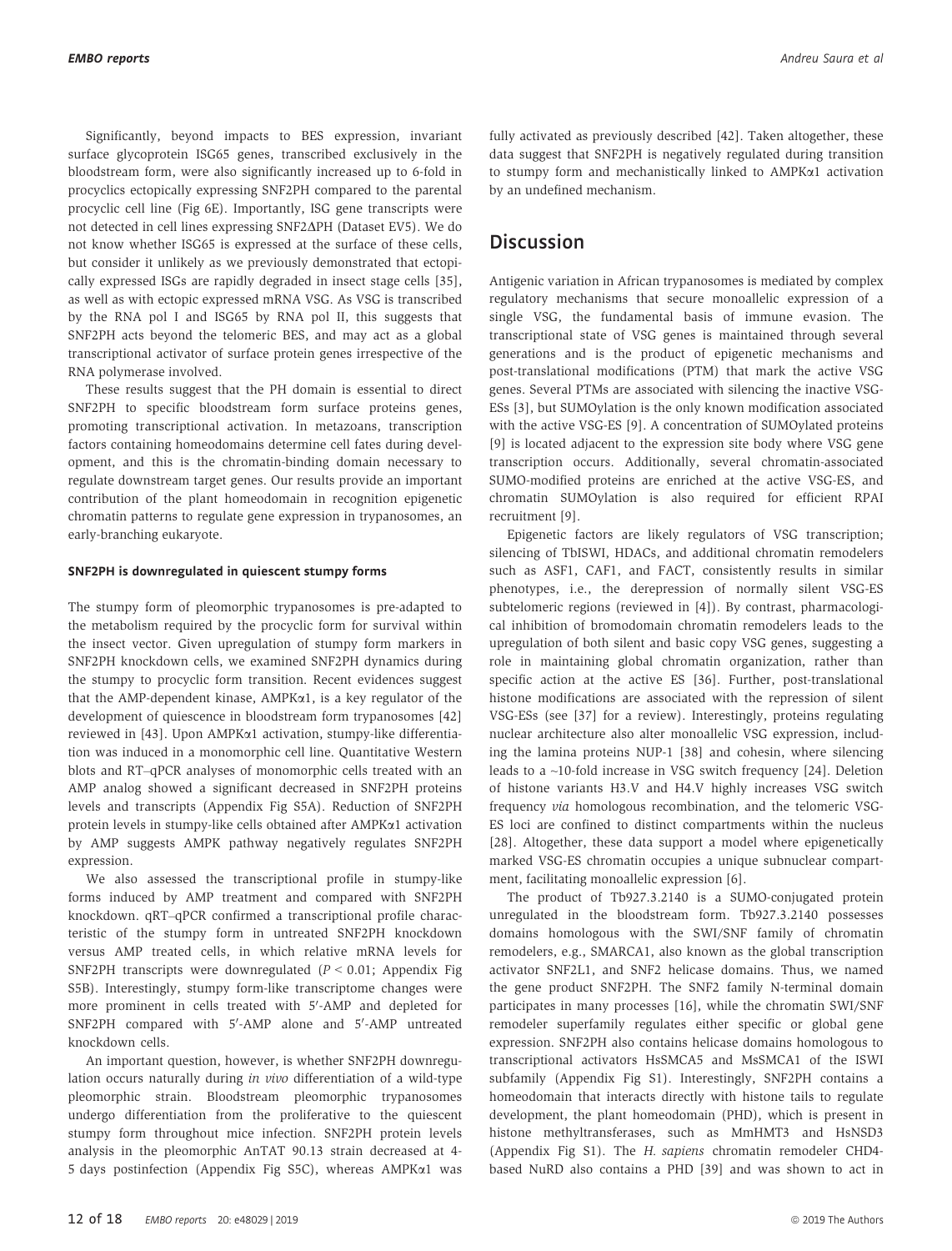both a positive and negative manner in regulating cell-specific differentiation [16]. Multiple lines of evidence suggest that SNF2PH has an architecture typical of transcriptional regulators and chromatin readers and similarly acts in both, positive and negative manners, to regulate developmental stage-specific gene expression of surface proteins in trypanosomes.

SUMO modification acts as a switch for the localization of SNF2PH, and modified SNF2PH is recruited to the active VSG-ES promoter, while unmodified SNF2PH is present at silent VSG promoters. While we cannot be certain if this is cause or consequence, loss of function associated with a non-SUMOylated mutant of SNF2PH suggests an active role for SUMOylation in targeting. SNF2PH depletion leads to downregulation of the active VSG-ES, indicating a possible function as a positive regulator. This conclusion is supported by an increased frequency of sequences related to BES1 in the ChIP-seq data, as well as upregulation of procyclin and PAD genes after SNF2PH knockdown, suggesting a suppressive function in the insect stage. Interestingly, ChIP-seq analysis revealed SNF2PH occupancy at the H3.V locus, which suggests that SNF2PH regulates H3.V expression, a histone variant crucial for regulating VSG expression [28].

SNF2PH associates with several proteins, including histone chaperone Spt16 [40] and proliferative cell nuclear antigen (PCNA), essential for replication [41], suggesting a link between SNF2PH and cell cycle progression. Another significant interactor is the CITFA-4 subunit of the RNA pol I promoter binding complex [31]. SNF2PH also shows an association with RNA pol I subunit RPA135 and RNA pol II subunit RPB1, the latter consistent with SNF2PH occupancy at pol II-transcribed loci (Fig 3B). This prompts us to speculate that SNF2PH-pol II association facilitates accessibility of transcription factors to regulate RNA pol II transcription.

SNF2PH depletion leads to expression of insect form genes, which suggests a role in maintaining the BF chromatin state by opposing control of the two major developmentally regulated surface gene families, procyclins and VSGs. Importantly, overexpression of SNF2PH in the procyclic form leads to the expression of bloodstream form telomeric VSGs and ESAGs, requiring the PH domain to promote telomeric expression in a repressed VSG transcriptional background. Consequently, this domain is apparently required to maintain bloodstream form through developmental regulation [19].

The stumpy form is a pre-adaptation to the insect host and requires AMPK¤1 activation [42]. 5'-AMP analog treatment leading to enhanced AMPKa1 activation in monomorphic cells resulted in SNF2PH downregulation. Whereas AMPK $\alpha$ 1 activation promotes differentiation, reduced SNF2PH expression in stumpy forms observed in wild-type pleomorphic trypanosomes during mice infection confirmed the biological relevance. This result rules out a possible SIF-independent induction of differentiation by VSG-ES transcription attenuation described previously [44].

Interestingly, SNF2PH is enriched at tRNAs clusters on several chromosomes (Fig 3C). tRNAs can act as insulators to prevent the spread of silencing in S. cerevisiae [45,46] and in mammals to prevent enhancers from activating promoters [47,48]. We detected low colocalization of SNF2PH with GFP-tagged active VSG-ES (Fig 1D), and even lower association in 2K1N cells (G2) (Fig EV1A), which may suggest that the association of SNF2PH with the active VSG-ES locus occurs preferentially in G1. Although such insulator function has not been described in trypanosomes, the presence of SNF2PH at tRNA loci during interphase, as some insulator proteins [49], suggests a tentative model where SNF2PH/tRNAs could act as a chromatin domains organizer to maintain bloodstream stagespecific surface protein gene expression.

The ISG65 genes are transcribed by RNA pol II from polycistronic arrays located in core chromosomal regions, while VSG genes are transcribed by RNA pol I from the VSG-ES (BES) telomeric locus. Notwithstanding, the chromatin remodeler SNF2PH, utilizing the PH domain as epigenetic reader, recognizes both distinct gene families. This is suggested by SNF2PH ectopic expression in procyclic forms, which led to a developmental epigenetic reprogramming, similar to homeodomain proteins in other organisms. Furthermore, ISGs are transcribed at similar levels for all allelic variants, while the VSG is monoallelically transcribed at one out of 15 different telomeric BESs [2]. Interestingly, SNF2PH overexpressed in procyclic forms lacking SUMO induced then expression of all BES (Fig 6E), and monoallelic expression of VSG genes was not achieved. We speculate that SNF2PH SUMOylation is likely the modification that SNF2PH acquires at the nuclear body ESB, where VSG-ES transcription occurs [6,9], allowing SNF2PH to recognize and activate a single BES telomere among the VSG multiallelic gene family.

In sum, SNF2PH requires SUMO modification to function as a transcriptional activator of VSG-ES monoallelic expression, and the PH domain is required for this and for maintaining the mammalian infective form surface protein coat, ensuring continuous and proper VSG and ISG surface display, essential for pathogenicity.

# Materials and Methods

#### Trypanosome strains and cell lines

Trypanosma brucei brucei, bloodstream form (Lister 427, antigenic type MiTat 1.2, clone 221a), 427 procyclic form and the pleomorphic AnTAT 90.13 were used in this study. The dual-reporter cell line, DRALI, contains the Renilla luciferase (RLuc) gene inserted 405 bp downstream of the active VSG-ES promoter and the Firefly luciferase (FLuc) gene downstream of an inactive VSG-ES promoter. The insertion site was checked by sequencing the flanking region from DRALI genomic DNA confirming RLuc inserted in the active VSG221-ES (BES1), whereas FLuc was inserted downstream of the inactive VSG-ES promoter BES15/TAR126 VSGbR-2/427-11. The VSG221-ES GFP-tagging and YFP-TbRPB5z fusion were previously described [24].

#### Recombinant proteins and monoclonal antibodies

C-terminal fragment of SNF2PH (Tb927.3.2140) was amplified by PCR, and the PCR product was cloned into BamHI and HindIII sites of pET28a vector (Novagen) expressed as a C-terminal His tag (Appendix Tables S5 and S6). The recombinant protein was purified using NI Sepharose Fast flow 6 (GE Healthcare) and inoculated into mice to generate anti-SNF2PH (11C10E4) monoclonal antibody (mAb), using standard procedures. Hybridomas were screened against the recombinant protein by ELISA and further confirmed by Western blot analysis using trypanosome protein extracts that recognized the protein of the expected size.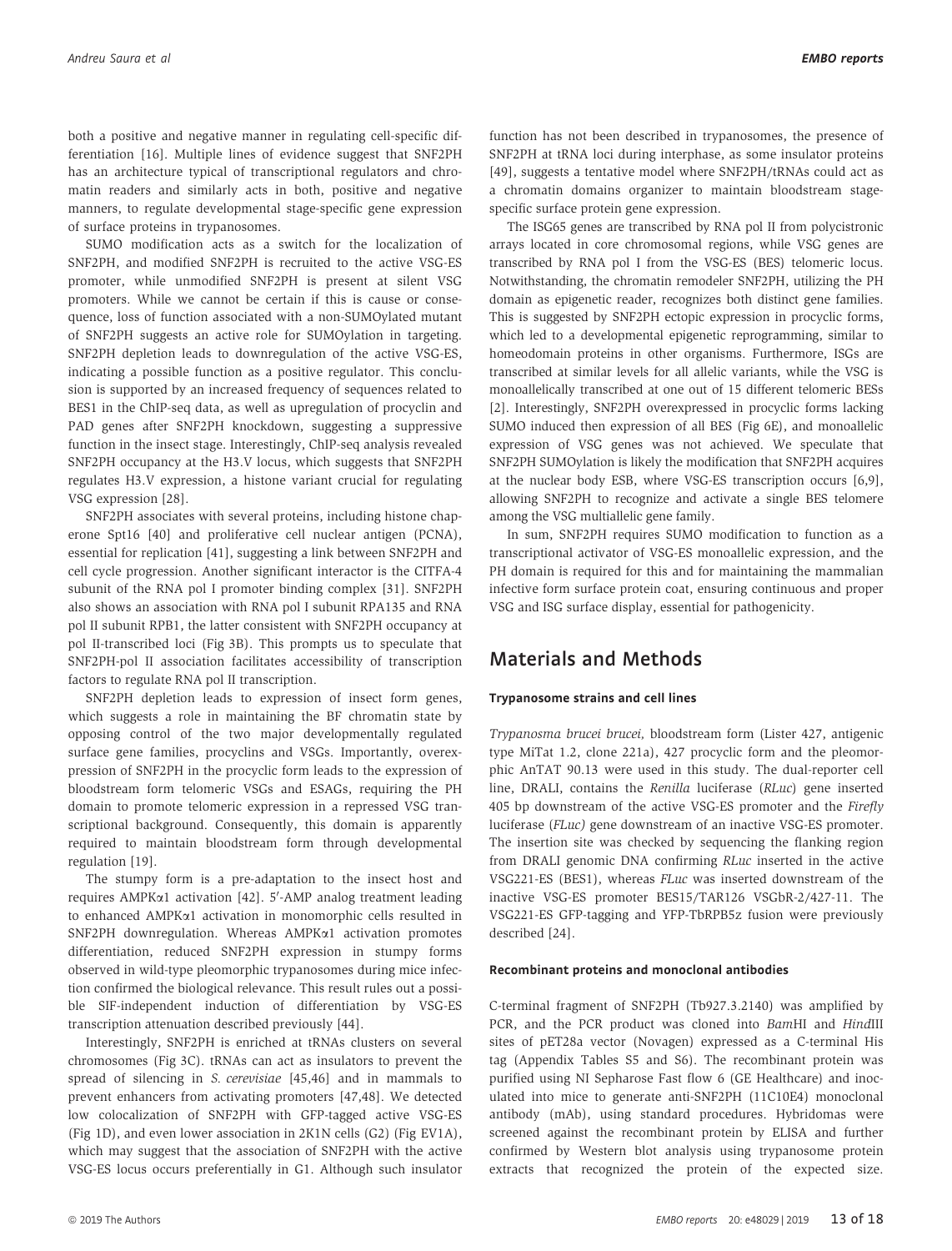Hybridoma cell line 11C10E4 was grown as ascites. SNF2PH polyclonal antibody was obtained by affinity purification from rabbit antiserum after several inoculations of the recombinant protein using an Aminolink column (Pierce), following the manufacturer's instructions. Anti-TbSUMO (1C9H8) monoclonal antibody was generated as previously described [9].

#### 3xHA tagging of SNF2PH versions

A T. brucei bloodstream form cell line expressing a 3xHA-tagged SNF2PH was developed by replacing both copies of the endogenous gene. For the 3xHA K2A, one allele was replaced by the mutant version due to cell viability. Procyclic form cells carrying both 3xHA-tagged full-length and truncated SNF2PH isoforms were ectopically expressed from the ribosomal spacer. Cloning procedures are detailed in Appendix Tables S5 and S6.

#### RNAi experiments

SNF2PH RNAi construct was made using the p2T7Bla vector [50]. Since most of the RNAi constructs using this vector are leaky, comparative analyses always included addition of the dox induced (+) and uninduced  $(-)$  RNAi in the parental cell line (DRALI). Amplified PCR fragment corresponding to 1113-bp of C-term SNF2PH ORF was cloned into BamHI and HindIII sites of p2T7Bla and transfected into the dual-reporter cell line DRALI (Appendix Tables S5 and S6). Synthesis of dsRNA was induced by adding  $1 \mu g/ml$  of doxycycline. At least three independent clones were analyzed, and protein depletion was confirmed by Western blot using specific antibodies.

#### RT–qPCR

RNA isolation, cDNA synthesis, and qPCR were performed as previously described [9]. Relative expression levels were referred to a control (parental cell line) and normalized against a housekeeping gene (U2, pol III-transcribed gene), using the software Bio-Rad CFX Manager Software. Experimental conditions were performed in triplicate and analyzed by Student's t-test. A detailed primer list is found in Appendix Table S4.

#### RNA-seq analysis

Total RNA from at least two independent biological replicates of both SNF2PH knock down (BF) and overexpression (PF) after 48 h of doxycycline induction was used to generate a library from poli (A) + mRNA isolated fragments. Libraries were sequenced on an Illumina NextSeq 500 platform (150 cycles) in paired-end mode with a read length of  $2 \times 76$  bp and sequence depth of approximately 50 million reads per sample. The miARma-Seq pipeline [51] was used to analyze all transcriptomic data. In detail, this pipeline contains all needed software to automatically perform any kind of differential expression analysis. It uses fastqc to check the quality of the reads and aligned them using hisat2 on T. brucei TREU427 reference genome (TritrypDB release 39). Subsequently, the aligned reads are quantified and summarized for each gene using featurecounts. Finally, gene counts are analyzed using the edgeR package from Bioconductor. In such a way, all samples were size corrected in order to be comparable and then normalized using the TMM method from the EdgeR package. TMM values for each gene were used for the differentially expression analysis. RPKM values for each gene were calculated from the normalized read counts values using the rpkm method from edgeR. Genes transcripts isolated form uninduced versus induced SNF2PH RNAi cells with a  $[log_2FC] \ge 1$   $(log_2$ of Fold Change) and FDR  $\leq$  0.05) were considered as differentially expressed. Additionally, miARma-Seq [51] generated a volcano plot to facilitate the identification of genes that felt higher variation in expression.

#### Chromatin Immunoprecipitation (ChIP) and ChIP sequencing (ChIP-seq)

Bloodstream form T. brucei cultures were fixed and processed as previously described [9]. Pre-cleared chromatin ( $5 \times 10^7$  cells per IP) was incubated with each antibody (90 µg anti-SNF2PH, 6 µg anti-TbRPAI, 6 µg of rabbit anti-HA tag antibody (abcam), and 90 µg of an unspecific antiserum). The immunoprecipitated products were reverse crosslinked, and the extracted DNA was analyzed by quantitative PCR (qPCR). For ChIP-seq analysis, the protocol was scaled for a final concentration of  $\sim$ 5 ng of immunoprecipitated DNA. To compare the amount of DNA immunoprecipitated to the total input DNA, 10% of the pre-cleared chromatin saved as input was processed with the eluted immunoprecipitated products before the crosslink reversal step. Quantitative PCR was performed using SYBR green Supermix (Bio-Rad) in a CFX96 cycler (Bio-Rad). IP percentages were determined as previously described [9]. At least three independent experimental assays were displayed and analyzed by Student's t-test. A detailed primer list is detailed in Appendix Table S4.

#### Generation of the ChIP-seq library

Immunoprecipitated DNA (~5 ng) from each condition was evaluated in a 2100 BioAnalyzer to assess fragmentation size and subjected to end-repair enzymatic plus dA-tailing treatments further to be ligated to adapters using the Illumina TruSeq DNA Sample preparation kit, following the manufacturer's instructions. Adapterligated libraries were enriched with 15 cycles of PCR using Illumina PE primers and purified with a double-sided SPRI size selection in a range below 300 bp. Libraries were sequenced in an Illumina NextSeq 500 platform leading to a 650,000 reads per sample. The raw reads were processed using the miARma-Seq pipeline [51] to measure quality, adapter sequence removal and read alignment. Briefly, this software first assessed the quality of the sequences using FASTQC tool kit. After that, adapter sequences were removed using the cutadapt utility. Once reads were processed, they were aligned against the Trypanosoma brucei Lister 427 genome obtained from TriTrypDB version 34 using the BWA aligner with default parameters. Later, final results obtained from miARma-seq were processed with macs. Therefore, each paired sample (-f BAMPE) chip (-t) was processed against the input sample (-c) to eliminate general peaks in both types of samples using as organism size  $2.7e^7$  (-g). The correspondence of peaks between both types of samples (HA-SNF2PH and HA-SNF2PH K2A) and with gene sequences was carried out with the intersectBed script from bedtools using the gene annotation provided by TriTrypDB version 34 and visualized in GB browser. A starting pool of 8 amplicons 18S, U2, C1, prom SSR7,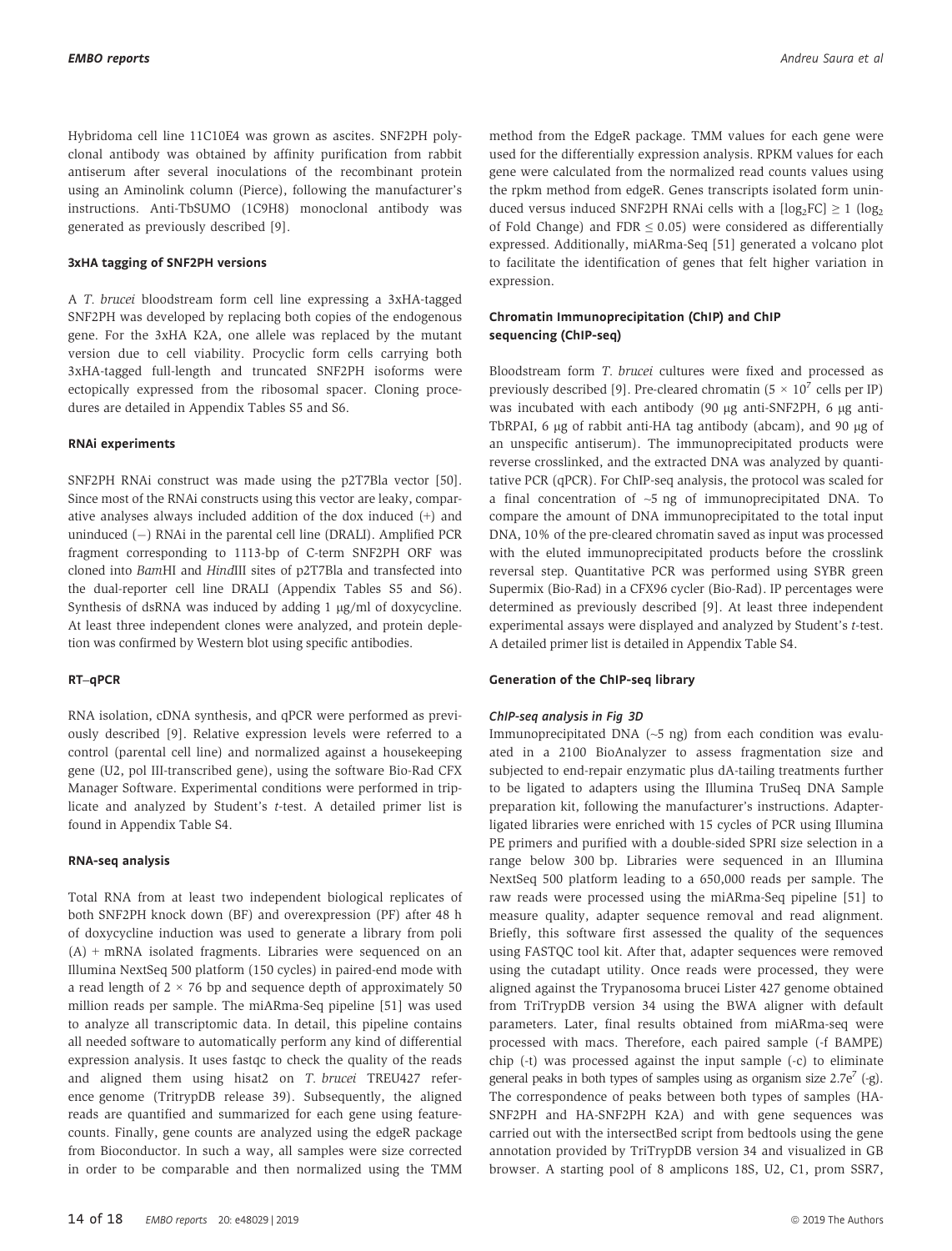ESPM-1/4, VSG221 (BES1), and VSG121 (BES3)) were combined together in a single lane per condition (including respective inputs).

Coding sequences for 18 and U2 were used as reference genes to evaluate the immunoprecipitation efficiency in each experimental case. Differential peak distribution was represented as fold enrichment relative to input and assessed by –logP value, considering a 0 nucleotide mismatch to discern telomeric sequences.

To discriminate among the BES promoters, we carried out ChIP-seq analysis using selected PCR ES Promoter Mapping (ESPM) regions known to have sequence polymorphisms among different BESs, as previously described [9]. A pool of amplicons of sequences of the promoter regions ESPM1 and ESPM4 (Fig 3D, defined with the primer include in Appendix Table S4) containing the corresponding sequences from the BES1, BES2, BES3, BES4, BES7, BES7dw, BES10, BES10dw, BES12, BES13, BES15, BES 15dw, BES17, BES17dw, and 18S, U2, C1 as control were combined together in a single lane to build an index file (ebwt), next the alignment was done with bowtie -S -n0 command to consider a 0 nucleotide mismatch to distinguish among few nucleotide sequence differences in each BES, as described before [9]. The actual number of reads aligned on each BES in represented in the histogram of Fig 3E.

#### Cell extracts and Immunoblots

Parasite cultures were collected by centrifugation and washed once in Trypanosome Dilution Buffer (TDB) with 1X protease inhibitor cocktail (Roche) and 20 mM N-ethylmaleimide (NEM) and pellets were processed as previously described [9]. Western blot membranes were incubated with anti-SNF2PH mAb ascites (1:1,000), anti-SNF2PH affinity-purified antiserum (1:1,000) and monoclonal anti-HA high affinity (1:500, clone 3F10, Roche Applied Science). Mouse monoclonal anti-TbSUMO mAb ascites (1:1,000), anti-Tubulin mAb (1:5,000), anti-MVP mAb (1:1,000), rabbit anti-VSG221 antiserum (1:50,000), and rabbit mAb Phospho-AMPKa (Thr172) (40H9) (1:1,000, Cell Signalling technologies) were used as described previously [9,34,42].

### Quantitative western blots

Quantitative Western blots analyses were performed as previously described [9]. Membranes were incubated with anti-VSG221 (1:50,000), anti-SNF2PH affinity-purified antiserum (1:1,000), Tubulin (1:5,000), and anti-MVP mAb (1:1,000). A standard curve based on Tubulin-normalized anti-VSG221 signal intensity was generated using different concentrations of parental cell extracts ( $R^2 = 0.99$ ). The standard curve regression was used to determine VSG221 expression levels in SNF2-depleted cell lines. For both detection of AMPK phosphorylated levels and SNF2PH in in vitro and in vivo assays, a MVP-normalized anti-SNF2PH and/or anti-p-AMPK were used to quantify differences in signal intensity compared with the parental condition.

### Purification and identification of TbSUMO conjugates

To identify SUMO conjugates from a bloodstream form, T. brucei cell line expressing an 8xHis and HA-tagged version of SUMO

(Tb927.5.3210) was developed by replacing both copies of the endogenous gene, see Appendix Tables S5 and S6. Purification of conjugates was performed in denaturing conditions by nickel affinity chromatography. After imidazole elution, the urea concentration was decreased and SUMOylated proteins were subjected to a second affinity purification step using an anti-HA agarose resin. Final conjugates were analyzed by mass spectrometry, and processing data was performed as previously described [34].

### Purification of protein complexes and identification by Nano-LC-MS/MS

A total cell mass of  $4.0 \times 10^{10}$  procyclic form cells, strain T. brucei 449 expressing the 3HA-tagged version of TbSNF2PH was induced with  $1 \mu g/ml$  doxycycline during 48 h and harvested at 1,400 g rpm during 10 min at 4°C. The pellet is washed in 50 ml PBS  $1\times$  including protease inhibitors and subjected to cryogenic grinding, resulting in a lyophilized powder with all nuclear components, as previously described [52]. Immunoprecipitation assays were performed with 50 mg of lyophilized powder and resuspended immediately in 1 ml of Lysis buffer (20 mM HEPES pH 7.4, 50 mM sodium citrate, 1 mM  $MgCl<sub>2</sub>$ , 10  $\mu$ M CaCl<sub>2</sub>, 2× protease inhibitor cocktail (Roche), and 0.1% CHAPS), followed by three cycles of sonication of 15 s at 50 W and centrifuged at 20,000 g during 10 min at  $4^{\circ}$ C. The supernatant containing the nuclear fraction was incubated with  $10 \mu$  (0.1 mg) of previously equilibrated HA-Magnetic beads and incubated during 2 h at 4°C on rotation and washed three times, preserving the same buffer conditions. HA-Magnetic beads were eluted at 99°C during 5 min with 15 µl of NuPAGE SDS Sample buffer (Life technologies) with 1.5 µl of NU PAGE SDS Sample Reducing Agent (Life technologies) and denatured at 99°C during 5 min prior to being analyzed in an SDS–PAGE gel with silver stain. Sample preparation for MS analysis was eluted with 50  $\mu$ l of 2% SDS and 20 mM Tris–HCl pH 8.0 at 72°C and precipitated with 100% ethanol. After centrifugation, the sample was subjected to tryptic digestion and reductive alkylation of Cys groups with 50 mM iodoacetamide and finally vacuum-dried to be dissolved in 1% acetic acid. Then, tryptic peptides mixtures were injected onto a C-18 reversed phase nano-column (100 mM ID, 12 cm, Teknokroma) and separated in a continuous acetonitrile gradient. Eluted peptides from the RP nano-column were fragmented in a LTQ-Orbitrap Velos Pro mass spectrometer (Thermo Scientific). For protein identification, the mass spectra were deconvoluted using MaxQuant version 1.5 searching the T. brucei427\_927\_Tritryp-3.1 annotate protein database (37,220 proteins). Search engine analysis was performed assuming the full trypsin digestion (strict trypsin) in Mascot version 2.4.1. with pre-established parameters (Fragment Tolerance: 0.60 Da (Monoisotopic) Parent Tolerance: 10.0 PPM (Monoisotopic) Fixed Modifications: +57 on C (Carbamidomethyl) Variable Modifications: -17 on n (Gln->pyro-Glu), +16 on M (Oxidation), +32 on M (Dioxidation), +42 on n (Acetyl)). To visualize MS-spec data, we used Scaffold Proteome Software version 4.4.6 with a 0.5% peptide threshold and 5% protein threshold and 1 peptide minimum. False discovery rates (FDR) were calculated for both peptide and protein levels. A non-tagged cell line (procyclic form 449) was used to subtract contaminant proteins.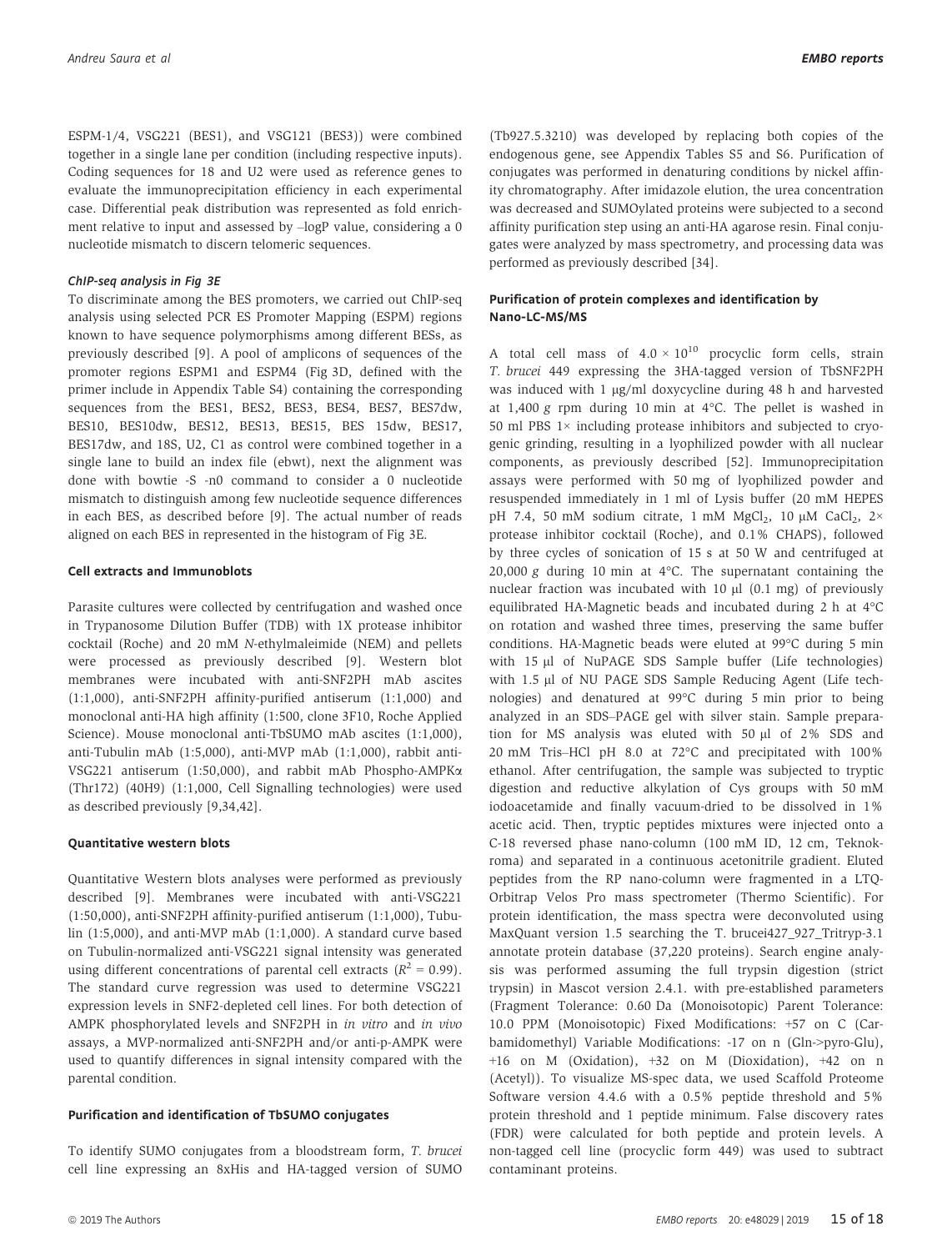#### Immunoprecipitation in denaturing conditions to detect TbSUMO conjugates

For each immunoprecipitation (IP) experiment,  $1.0 \times 10^{10}$  bloodstream form (BF) cells were used. Cells were washed in TDB with 1X protease inhibitor cocktail (Roche) and 20 mM NEM. Pellets were resuspended at  $\sim$ 5.0  $\times$  10<sup>9</sup> cells/ml in urea buffer (6M Urea, 50 mM HEPES pH 7.5, 500 mM NaCl, 20 mM NEM, 0.5% NP-40, 2× protease inhibitor cocktail (Roche)) and sonicated until their viscosity was lost. The cell lysate was centrifuged at 20,000 g for 10 min at 4°C, and the supernatant with the nuclear enriched fraction was stored at  $-80^{\circ}$ C. For immunoprecipitations, the nuclear extract was diluted 1:6 with dilution buffer (50 mM HEPES pH 7.5, 500 mM NaCl, 1% NP-40, 0.5% Lauryl Sarcosine, 0.1 mM EDTA, 10 mM NEM, 1× protease inhibitor cocktail (Roche)) followed by overnight antibody incubation at 4°C on rotation. Antibody concentration for IP experiments was 180 µg/ml anti-SNF2PH rabbit antiserum, 800 µg/ml of anti-TbSUMO mAb 1C9H8, and 180 µg/ml of unspecific IgGs (prebleed antiserum). Previously equilibrated Protein G Sepharose beads (Sigma-Aldrich) were added to each diluted extract  $({\sim}5.0 \times 10^{9}$  cells) containing the antibodies and incubated during 1 hr at 4°C on rotation to capture specific IgGs. Beads were washed five times for 5 min at 4°C on a rotating wheel with 1 ml of wash buffer (1 M urea, 50 mM HEPES pH 7.5, 500 mM NaCl, 1% NP-40, 0.5% Lauryl Sarcosine, 0.1 mM EDTA, 10 mM NEM, 1× protease inhibitor cocktail (Roche)). Then, beads were eluted with 2× Laemmli sample buffer and boiled at 99°C for 5 min. IP samples and inputs were subjected to SDS–PAGE and quantitative Western blotting using the appropriated antibodies.

#### 3D-Immunofluorescence

Three-dimensional immunofluorescence (3D-IF) was carried out on cells in suspension as previously described [24]. Mouse anti-TbSUMO mAb 1:2,000, mouse anti-SNF2PH mAb 1:1,000, rabbit anti-SNF2PH affinity-purified antiserum 1:1,000, rabbit anti-VSG221 antiserum 1:50,000, mouse anti-Procyclin mAb 1:500 (MyBio-Source), and mouse anti-GFP mAb, 1:600 (Invitrogen) were used as primary antibodies. Alexa Fluor 488 and Alexa Fluor 594 goat antimouse or anti-rabbit (Invitrogen) were used as secondary antibodies. Cells were DAPI stained. Pseudocoloring, colocalization analysis, and maximum intensity projections were performed using ImageJ Fiji program version 1.51n software (National Institutes of Health), and one-way analysis of variance was used to compare the Pearson's coefficient value generated by the JACoP analysis plugin, available under ImageJ Fiji. For the colocalization mask, the plugin "Colocalization highlighter" was used where two points are considered as colocalized if their respective intensities are strictly higher than the threshold of their channels, which was set to 80% and if their ratio of intensity is higher than the ratio setting value of 80%.

#### In vitro Trypanosoma brucei SUMOylation assay in bacteria

In vitro reconstituted SUMOylation system was performed in Escherichia coli BL21 (DE3) cells transformed with pCDFDuet-1-TbSUMO/ TbE2, followed by pACYCDuet-1-TbE1a-TbE1b. Competent bacteria were transformed again with pET28a(+)-3xFlag-SNF2PHN or pET28a(+)-3xFlag-SNF2PHC (See Appendix Tables S5 and S6 for cloning details). Assessment of SUMOylation reaction and TbSENP deconjugation assays were performed according to [13], and samples were analyzed by Western blot using an anti-Flag M2 mouse monoclonal antibody 1:5,000 (Sigma-Aldrich). Horseradish peroxidase-conjugated goat anti-mouse secondary antibody 1:5,000 (Sigma) was detected by Chemiluminescence using SuperSignal West Pico Chemiluminescent Substrate (Pierce).

#### Proximity ligation assay

The PLA assay was performed as previously described [9] by using the rabbit anti-SNF2PH affinity-purified antiserum (1:1,000) and mouse anti-TbSUMO 1C9H8 (1:2,000) as primary antibodies.

#### Luciferase assay

Luciferase assays were carried out using the Luciferase Assay System (Promega®) following the manufacturer's instructions from bloodstream form culture  $(3 \times 10^6 \text{ cells})$  of control and SNF2PH depleted cells. Lectures were performed in a FB 12 Single Tube Luminometer (Titertek-Berthold) with pre-established parameters (2 s of delay time/10 s temp).

#### Fluorescent-activated cell sorting (FACS) analysis

SNF2PH RNAi bloodstream form induced cultures  $(1.5 \times 10^7 \text{ cells})$ were collected and processed as previously described [9] using anti-VSG221 (1:3,000) as primary antibody. Alexa Fluor 488 goat antirabbit (Invitrogen) was used as secondary antibody.

#### Differentiation to procyclic form

Differentiation from slender to insect procyclic form was induced by 3 mM cis-Aconitate (Sigma-Aldrich), with a temperature shift from 37°C to 28°C and switching the medium to Differentiating Trypanosome Medium (DTM) as previously described [34]. The assessment of the differentiation process was monitored by a double IF to detect the expression of the surface glycoproteins using anti-procyclin and anti-VSG221 antibodies.

#### AMP Analog treatment and obtaining in vivo stumpy forms

Parasites in culture at a low density  $(2 \times 10^5 \text{ cells/ml})$  were incubated with 8-pCT-2'-O-Me-5'-AMP  $(1 \mu M)$  (c078; Biolog Life Science Institute) during 18 h. To avoid the AMPK activation caused by cell density, the control and treated cells were analyzed at the same cell density. Slender and stumpy forms of pleomorphic AnTat 90.13 were purified from Balb/c mice at 3–5 days postinfection as previously described [42].

#### Ethics statement

Slender (Lister 427, antigenic type MiTat 1.2, clone 221a) and stumpy (pleomorphic AnTat 90.13) forms were isolated from Wistar and Balb/C mice rats, respectively, in compliance with policies approved by the Committee on Use and Care of Laboratory Animals of the Institute for Parasitology and Biomedicine López-Neyra, National Spanish Research Council (CSIC-IPBLN).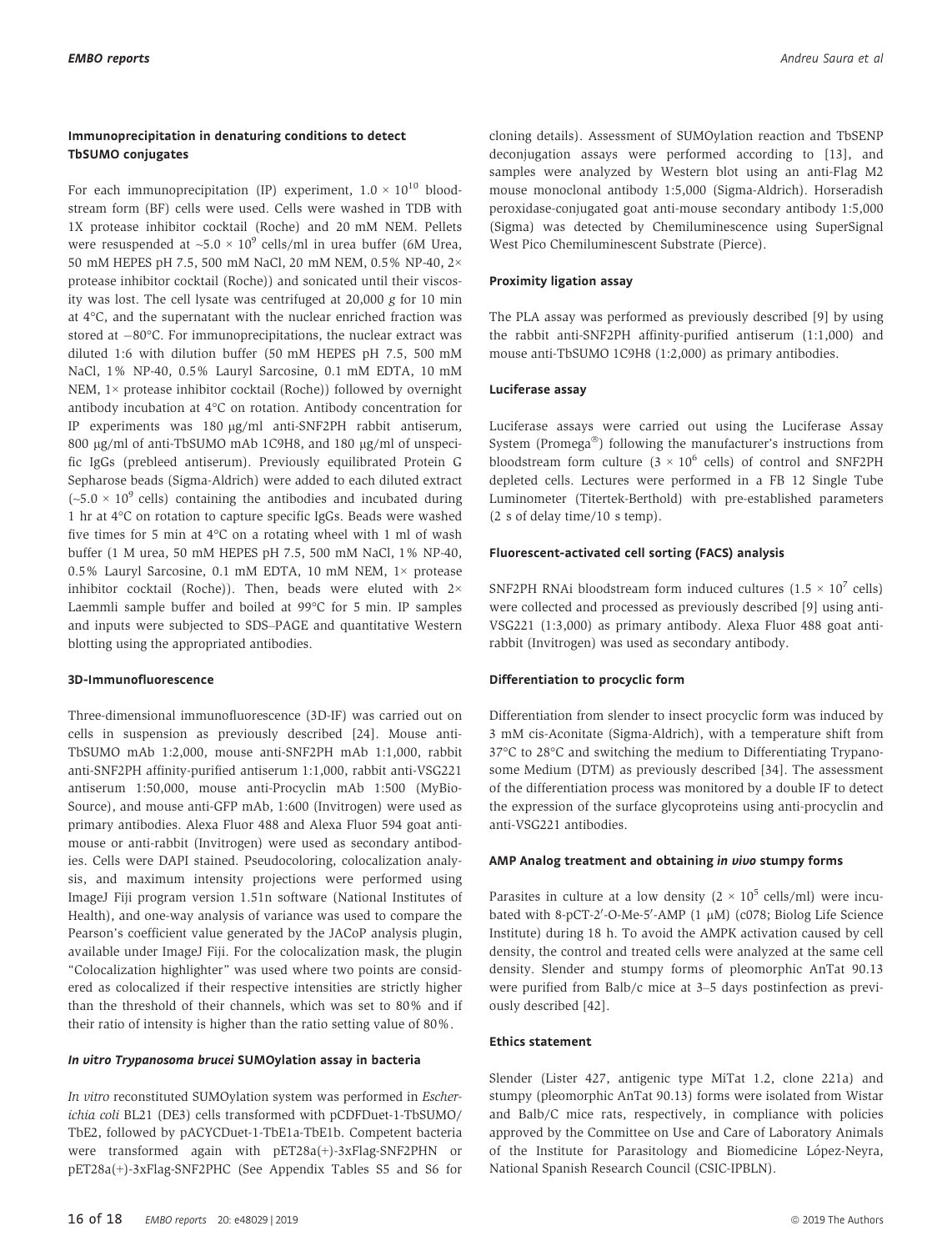#### Statistical analysis

Statistical analysis was performed using two-tailed Student's t-test for paired observations using SigmaPlot Systat Software.

# Data availability

RNA-Seq and ChIP-Seq datasets produced in this study are available in the database: Sequence Read Archive PRJNA562785 [\(https://](https://www.ncbi.nlm.nih.gov/sra/PRJNA562785) [www.ncbi.nlm.nih.gov/sra/PRJNA562785](https://www.ncbi.nlm.nih.gov/sra/PRJNA562785)).

Expanded View for this article is available [online.](https://doi.org/10.15252/embr.201948029)

#### Acknowledgements

The authors thank Dr. Alicia Barroso Del Jesus for excellent assistance and input with NSG methodology at the Genomic Unit and Dr. Laura Montosa at the Microscopy Unit (IPBLN-CSIC). This work was supported by grants from the Spanish Ministerio de Ciencia, Innovación y Universidades (RTI2018- 098834-B-I00) and the Wellcome Trust (WTI 204697/Z/16/Z to MCF) and the grant from the Argentinian National Agency for Promotion of Scientific and Technological Research to VEA (PICT/2016/0465).

#### Author contributions

AS carried out and analyzed most experiments described in the manuscript. MN designed and directed research. PAI and VEA developed and performed the heterologous trypanosome SUMOylation system of SNF2PH fragments and wrote/interpreted these results. DR-B, DL-F, CB, and JMB performed distinct experiments included in this work. EA-L analyzed and helps to interpret the NGS data in RNA-seq and ChiP-seq and IV-C provided technical support. MN, VEA, and MCF supervised, edit, and founded the study. AS, MCF, and MN interpreted the data and wrote the final manuscript.

#### Conflict of interest

The authors declare that they have no conflict of interest.

# References

- 1. Cross GAM (1975) Identification, purification and properties of variantspecific glycoprotein antigens constituting the surface coat of Trypanosoma brucei. Parasitology 71: 393 – 417
- 2. Hertz-Fowler C, Figueiredo LM, Quail MA, Becker M, Jackson A, Bason N, Brooks K, Churcher C, Fahkro S, Goodhead I et al (2008) Telomeric expression sites are highly conserved in Trypanosoma brucei. PLoS One 3: e3527
- 3. Figueiredo LM, Cross GA, Janzen CJ (2009) Epigenetic regulation in African trypanosomes: a new kid on the block. Nat Rev Microbiol 7:  $504 - 513$
- 4. Duraisingh MT, Horn D (2016) Epigenetic regulation of virulence gene expression in parasitic protozoa. Cell Host Microbe 19: 629 – 640
- 5. Cestari I, Stuart K (2018) Transcriptional regulation of telomeric expression sites and antigenic variation in trypanosomes. Curr Genomics 19: 119 – 132
- 6. Navarro M, Gull K (2001) A pol I transcriptional body associated with VSG mono-allelic expression in Trypanosoma brucei. Nature 414: 759 – 763
- 7. Navarro M, Penate X, Landeira D (2007) Nuclear architecture underlying gene expression in Trypanosoma brucei. Trends Microbiol 15: 263 – 270
- 8. McCulloch R, Navarro M (2016) The protozoan nucleus. Mol Biochem Parasitol 209: 76 – 87
- 9. Lopez-Farfan D, Bart JM, Rojas-Barros DI, Navarro M (2014) SUMOylation by the E3 ligase TbSIZ1/PIAS1 positively regulates VSG expression in Trypanosoma brucei. PLoS Pathog 10: e1004545
- 10. Crozier TWM, Tinti M, Wheeler RJ, Ly T, Ferguson MAJ, Lamond AI (2018) Proteomic analysis of the cell cycle of procylic form Trypanosoma brucei. Mol Cell Proteomics 17: 1184 – 1195
- 11. Zhao X (2018) SUMO-mediated regulation of nuclear functions and signaling processes. Mol Cell 71: 409 – 418
- 12. Liao S, Wang T, Fan K, Tu X (2010) The small ubiquitin-like modifier (SUMO) is essential in cell cycle regulation in Trypanosoma brucei. Exp Cell Res 316: 704 – 715
- 13. Iribarren PA, Berazategui MA, Cazzulo JJ, Alvarez VE (2015b) Biosynthesis of SUMOylated Proteins in Bacteria Using the Trypanosoma brucei Enzymatic System. PLoS One 10: e0134950
- 14. Rosonina E, Akhter A, Dou Y, Babu J, Sri Theivakadadcham VS (2017) Regulation of transcription factors by sumoylation. Transcription 8:  $220 - 231$
- 15. Giles KA, Gould CM, Du Q, Skvortsova K, Song JZ, Maddugoda MP, Achinger-Kawecka J, Stirzaker C, Clark SJ, Taberlay PC (2019) Integrated epigenomic analysis stratifies chromatin remodellers into distinct functional groups. Epigenet Chromatin 12: 12
- 16. Clapier CR, Iwasa J, Cairns BR, Peterson CL (2017) Mechanisms of action and regulation of ATP-dependent chromatin-remodelling complexes. Nat Rev Mol Cell Biol 18: 407
- 17. Yan L, Wu H, Li X, Gao N, Chen Z (2019) Structures of the ISWI-nucleosome complex reveal a conserved mechanism of chromatin remodeling. Nat Struct Mol Biol 26: 258 – 266
- 18. Marchler-Bauer A, Bo Y, Han L, He J, Lanczycki CJ, Lu S, Chitsaz F, Derbyshire MK, Geer RC, Gonzales NR et al (2017) CDD/SPARCLE: functional classification of proteins via subfamily domain architectures. Nucleic Acids Res 45: D200 – D203
- 19. Mouriz A, López-González L, Jarillo JA, Piñeiro M (2015) PHDs govern plant development. Plant Signal Behav 10: e993253
- 20. Musselman CA, Kutateladze TG (2011) Handpicking epigenetic marks with PHD fingers. Nucleic Acids Res 39: 9061 – 9071
- 21. Wysocka J, Swigut T, Xiao H, Milne TA, Kwon SY, Landry J, Kauer M, Tackett AJ, Chait BT, Badenhorst P et al (2006) A PHD finger of NURF couples histone H3 lysine 4 trimethylation with chromatin remodelling. Nature 442: 86
- 22. Shi X, Hong T, Walter KL, Ewalt M, Michishita E, Hung T, Carney D, Pena P, Lan F, Kaadige MR et al (2006) ING2 PHD domain links histone H3 lysine 4 methylation to active gene repression. Nature 442: 96 – 99
- 23. Sanchez R, Zhou M-M (2011) The PHD finger: a versatile epigenome reader. Trends Biochem Sci 36: 364 – 372
- 24. Landeira D, Bart JM, Van Tyne D, Navarro M (2009) Cohesin regulates VSG monoallelic expression in trypanosomes. J Cell Biol 186: 243 – 254
- 25. Iribarren PA, Berazategui MA, Bayona JC, Almeida IC, Cazzulo JJ, Alvarez VE (2015a) Different proteomic strategies to identify genuine Small Ubiquitin-like MOdifier targets and their modification sites in Trypanosoma brucei procyclic forms. Cell Microbiol 17: 1413 – 1422
- 26. Lai AY, Wade PA (2011) Cancer biology and NuRD: a multifaceted chromatin remodelling complex. Nat Rev Cancer 11: 588 – 596
- 27. Cairns BR (2009) The logic of chromatin architecture and remodelling at promoters. Nature 461: 193 – 198
- 28. Muller LSM, Cosentino RO, Forstner KU, Guizetti J, Wedel C, Kaplan N, Janzen CJ, Arampatzi P, Vogel J, Steinbiss S et al (2018) Genome